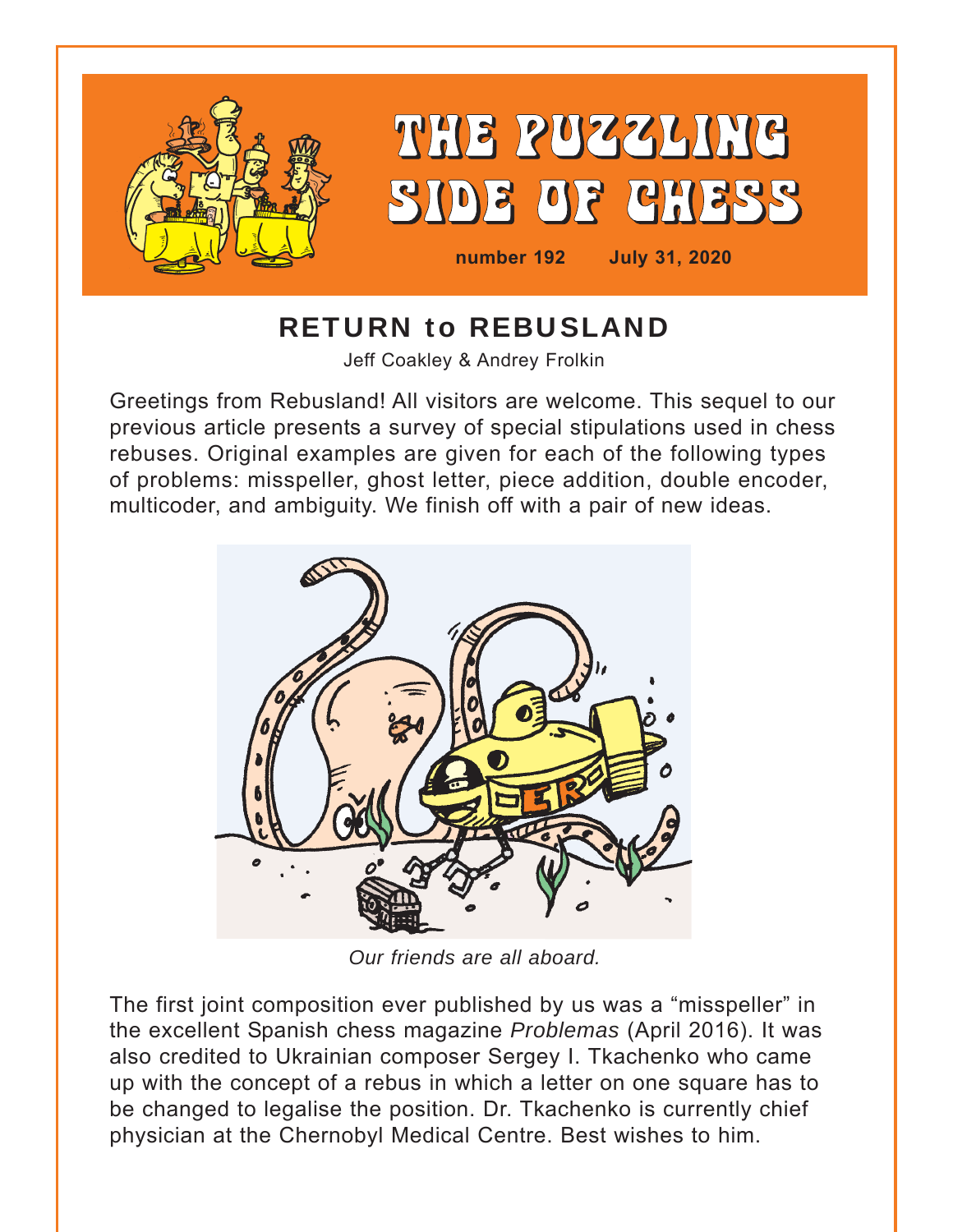"*error*"

<span id="page-1-0"></span>

Each letter represents a different type of piece. Uppercase is one colour, lowercase is the other. However, a letter on one square is wrong. Correct that letter to create a legal position.

Any single letter may be changed to one of the other letters in the puzzle and/or to upper or lower case. For example, changing the E on c8 to e, R, or r is allowed. Determine the position and, if possible, the last move.



Blue Serenades in Rebusland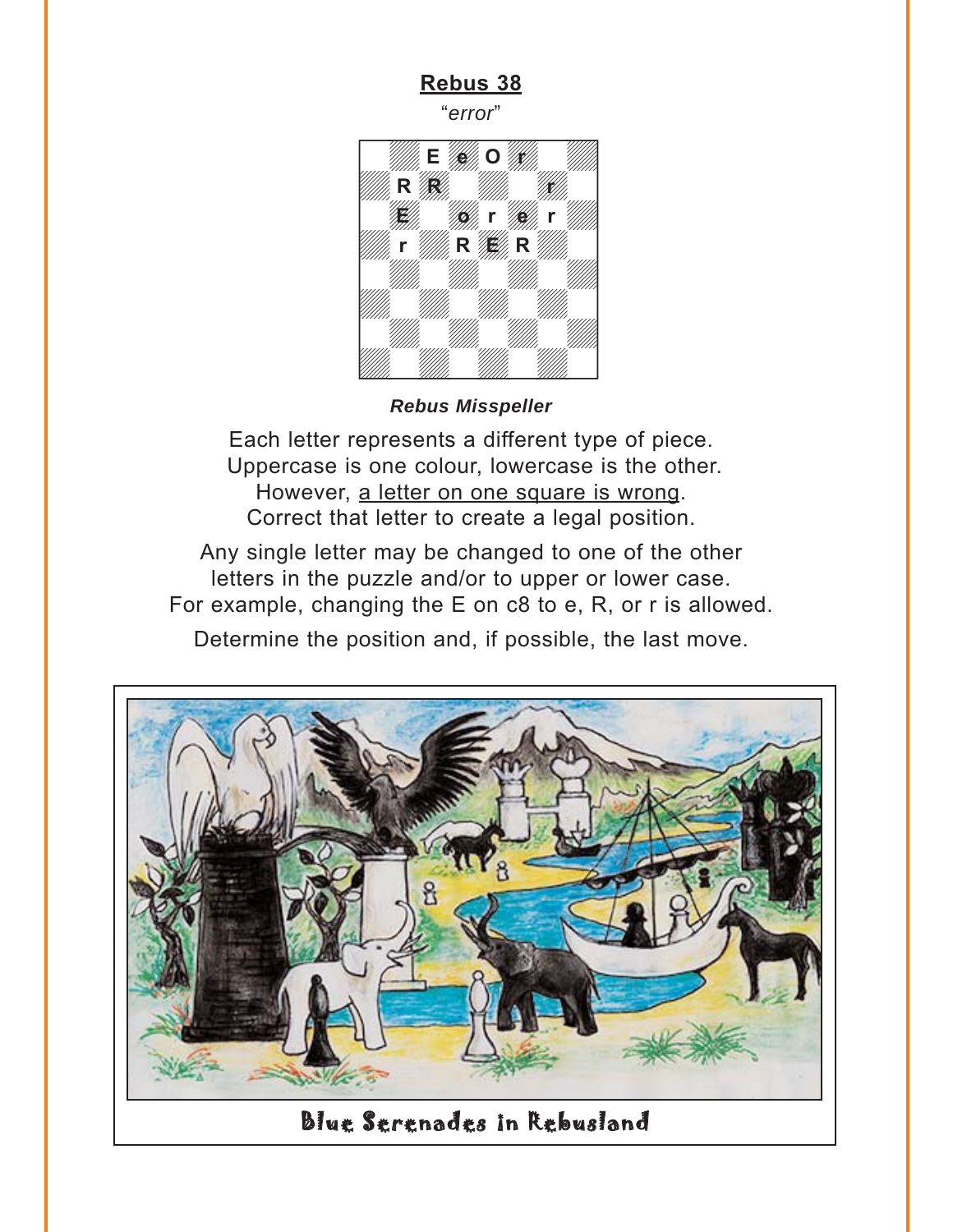<span id="page-2-0"></span>The next misspeller is much more challenging. "Triple redundancy", a key element in this kind of rebus, is employed to the max.



*Rebus Misspeller*

Each letter represents a different type of piece. Uppercase is one colour, lowercase is the other. However, a letter on one square is wrong. Correct that letter to create a legal position. Determine the position and the last move.

"Ghost letter" rebuses also made their debut in *Problemas* (July 2016). Many thanks to Joaquim Crusats for his assistance in preparing and publishing our article entitled "New Directions in Chess Rebuses".



*Ghost Letter Rebus*

Each letter represents a different type of piece. Uppercase is one colour, lowercase is the other. Remove all instances of one letter to legalise the position. For example, the two O's could be removed. Determine the position and the last move.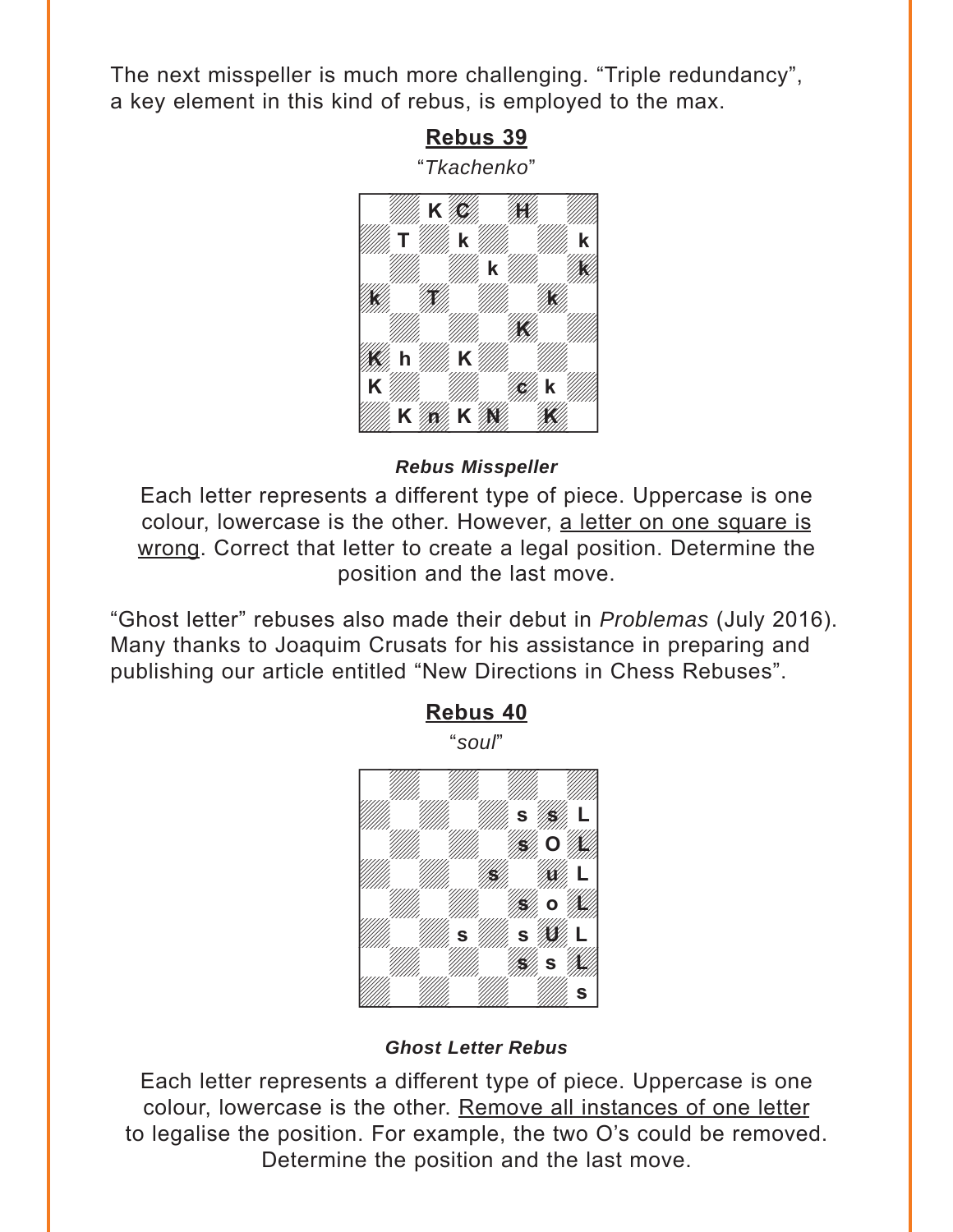<span id="page-3-0"></span>Eerie experience 41 increases the number of unexplained phenomena. We hope it makes you cheery, not leery or weary.

**[Rebus 41](#page-16-0)**



*Ghost Letter Rebus*

Each letter represents a different type of piece. Uppercase is one colour, lowercase is the other. Remove all instances of one letter to legalise the position. Determine the position and, if possible, the last move.



*The RE bus is calling us.*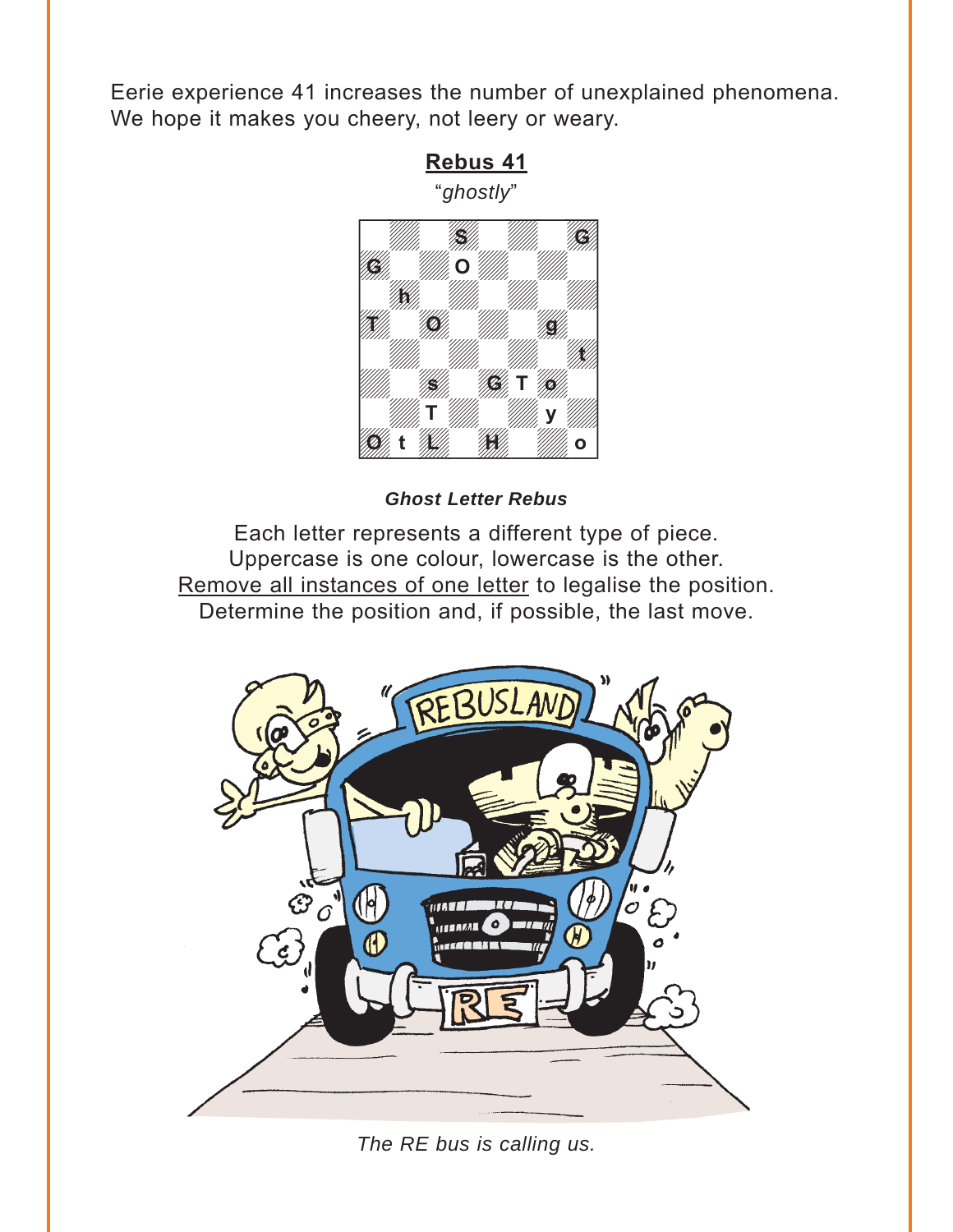<span id="page-4-0"></span>The initial "add pieces to legalise the position" rebus appeared in the ChessProblems.ca *Bulletin* (December 2018). We are very grateful to editor Cornel Pacurar for including so many of our rebus articles in this impressive online magazine.

#### $\frac{1}{\sqrt{2}}$ **E March Way film EXAMPLE OF OUR ARRAN O MA NOR R MA O**  $\sigma$  and  $\sigma$  and  $\sigma$  and  $\sigma$ **March March 1988**  $\mathcal{H}_d$  n  $\mathcal{H}_d$  o  $\mathcal{H}_d$  or  $\mathbb{Z}$  (where  $\mathbb{Z}$  of  $\mathbb{Z}$  of  $\mathbb{Z}$  of  $\mathbb{Z}$  of  $\mathbb{Z}$  of  $\mathbb{Z}$  of  $\mathbb{Z}$  of  $\mathbb{Z}$  of  $\mathbb{Z}$  of  $\mathbb{Z}$  of  $\mathbb{Z}$  of  $\mathbb{Z}$  of  $\mathbb{Z}$  of  $\mathbb{Z}$  of  $\mathbb{Z}$  of  $\mathbb{Z}$  of  $\mathbb{Z}$  of  $\epsilon$  and  $\epsilon$  and  $\epsilon$  and  $\epsilon$ **C** *Willia* **Max** f **F** 11. – IIII 11. **O r m o** n *illilla* o *illilla.* O **o** *b* **c** will be a community of the community of the community  $\mathbf{c}$  in the community of the community of the community

#### *Piece Addition Rebus*  $\frac{1}{\sqrt{2\pi}}$  we have the set of  $\frac{1}{\sqrt{2\pi}}$

Each letter represents a different type of piece. Uppercase is one colour, lowercase is the other. Add one or more pieces to legalise the position. Determine the position and the last move.

If you're reading this article, then you no doubt agree with us that rebuses are fun puzzles. Here's one without the chess.

**[Riddle](#page-19-0)**: "*When the world drags us down, what keeps our spirits up?*"



**[Rebus 42](#page-18-0)**

"*Conform.*"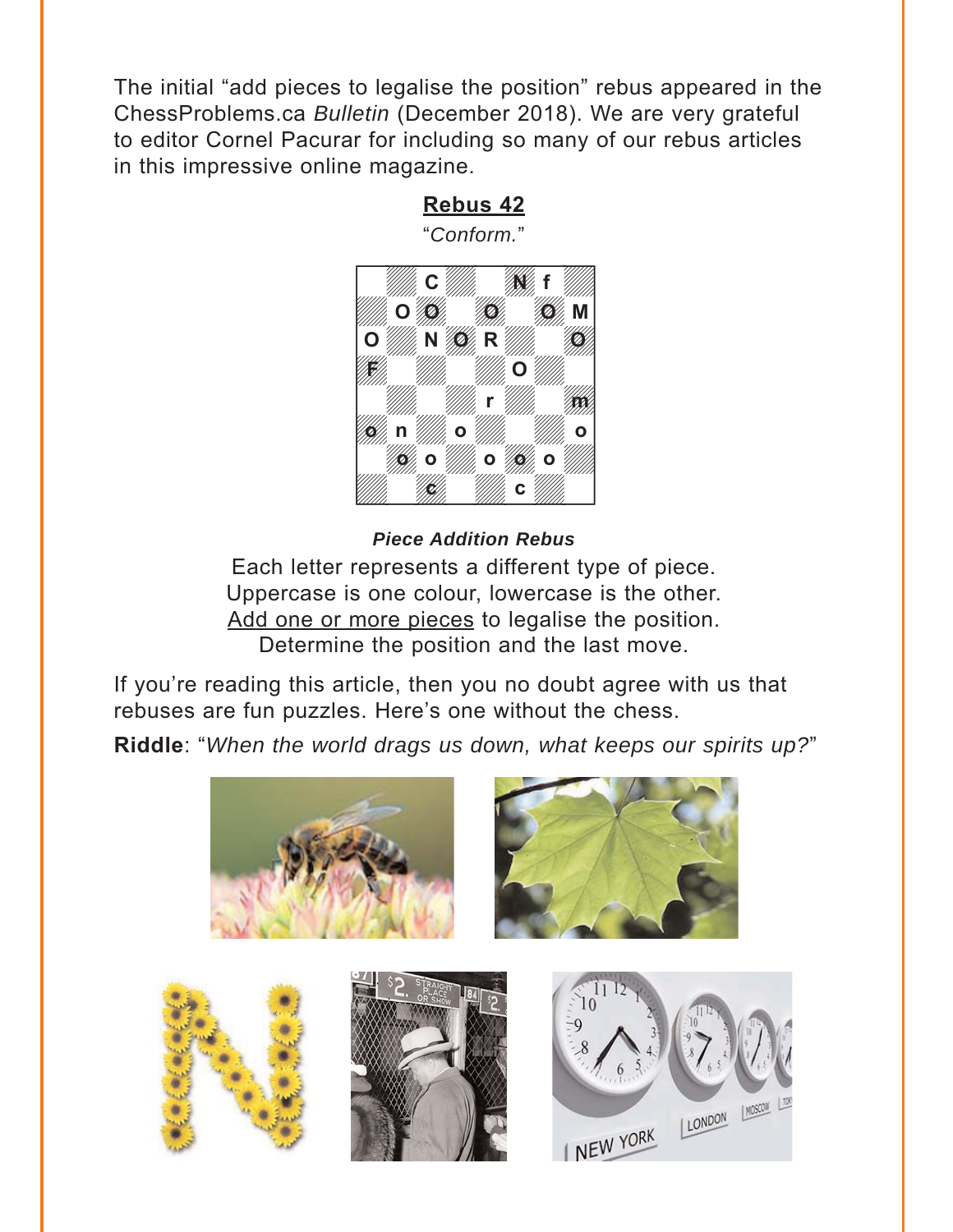<span id="page-5-0"></span>Unlike most languages, the consonant sounds in English can be represented by more than one letter. For example, C and S sound alike in the words 'centre' and 'side'. Or C and K in 'cat' and 'king', F and V in 'of' and 'love', and G and J in 'George' and 'Jane'.

The same kind of "double encoding" can be applied to chess rebuses, an idea of Nina Omelchuk. Besides her artistic skills, she has a knack for conceiving new stipulations in chess problems!

In the following puzzle, only one type of piece may be represented by two different letters. For the original compositions of this kind, see "Double Encoded Rebuses" in *Problemas* (April 2019).



**[Rebus 43](#page-20-0)** "*doubles*"

#### *Double Encoded Rebus*

Each letter represents a type of piece. Uppercase is one colour, lowercase is the other. One type of piece is encoded by two letters. For example, perhaps D and O are both knights. The other pieces are each represented by a different letter. Determine the position and, if possible, the last move.

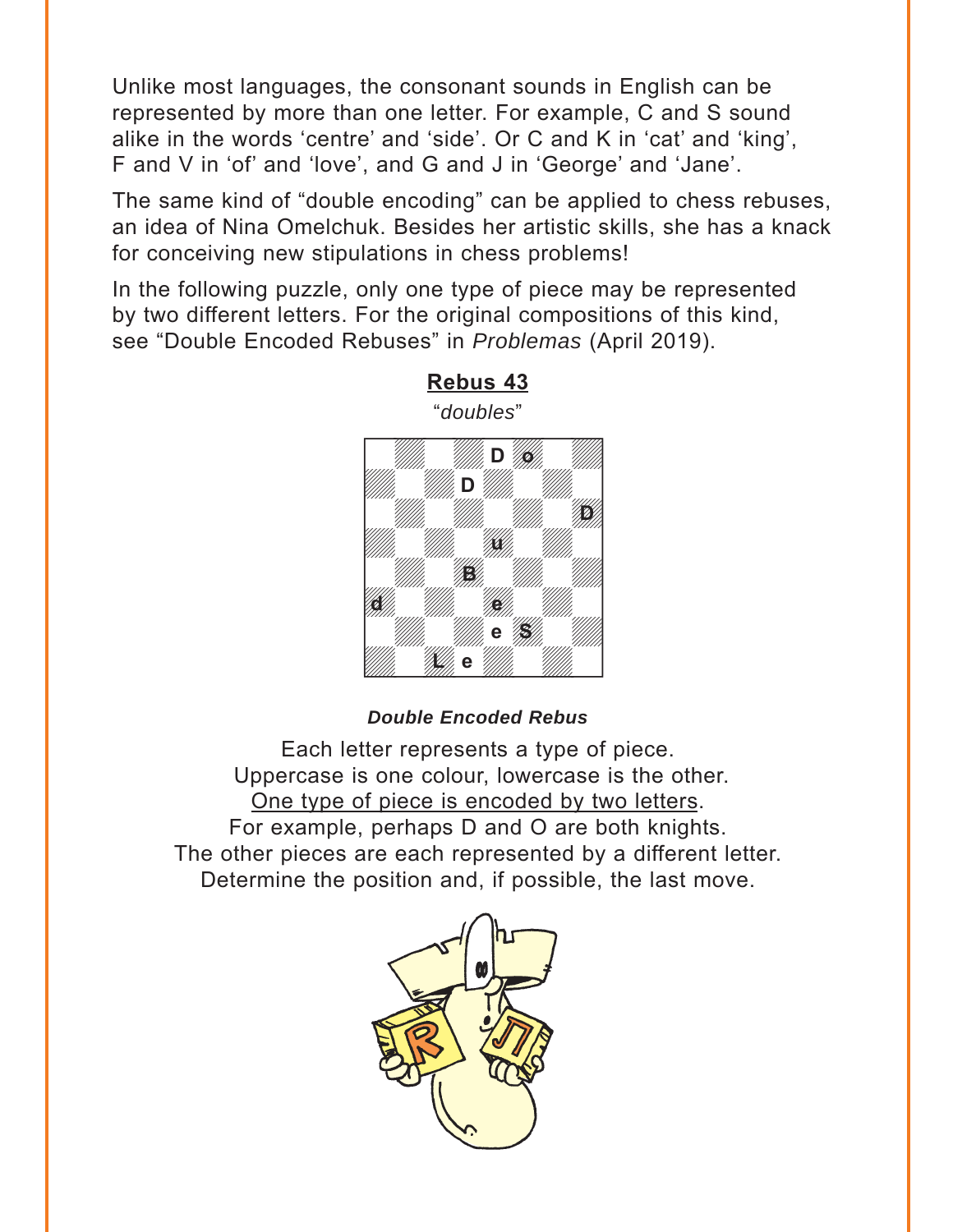<span id="page-6-0"></span>The natural progression from double encoders was to eliminate the restrictions that only one type of piece could be represented by two letters. In a "multicoder", any number of piece-types can be encoded by two or more letters. This greatly increases the opportunities for incorporating retro content.

### **[Rebus 44](#page-21-0)**



#### *Multicoded Rebus*

Each letter represents a type of piece. Uppercase is one colour, lowercase is the other. Different letters can encode the same type of piece. For example, perhaps R, T, and L are all rooks. There is no limit on how many pieces are multicoded. More than two letters may represent the same type of piece. Determine the position and the last move.

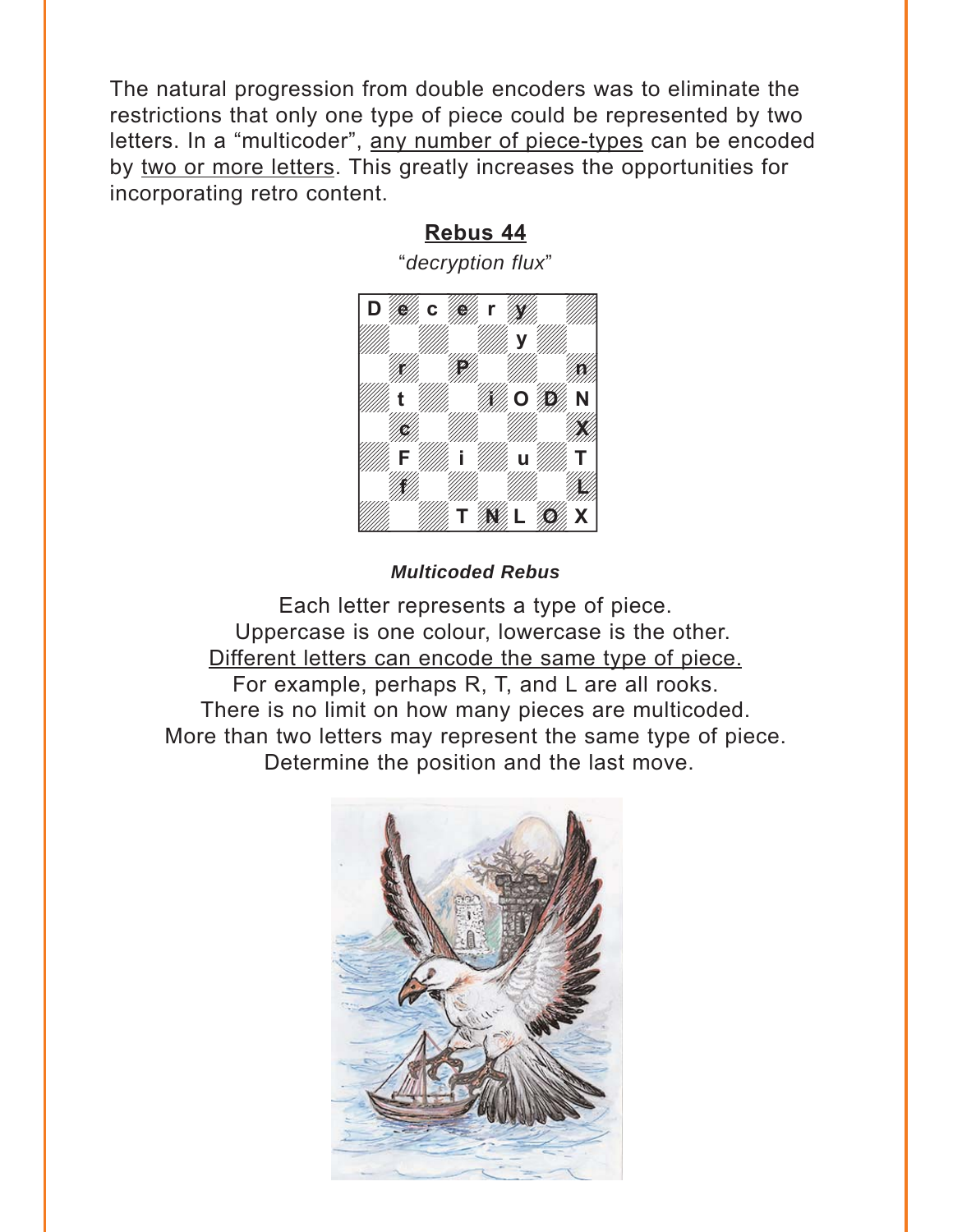<span id="page-7-0"></span>Good luck finding counterplay in this position.

**[Rebus 45](#page-24-0)**



*Multicoded Rebus* 

Each letter represents a type of piece. Uppercase is one colour, lowercase is the other. Different letters can encode the same type of piece. For example, perhaps R, T, and L are all rooks. There is no limit on how many pieces are multicoded. More than two letters may represent the same type of piece. Determine the position and the last move.



*Sub ER. In the shade, safe beneath the waves.*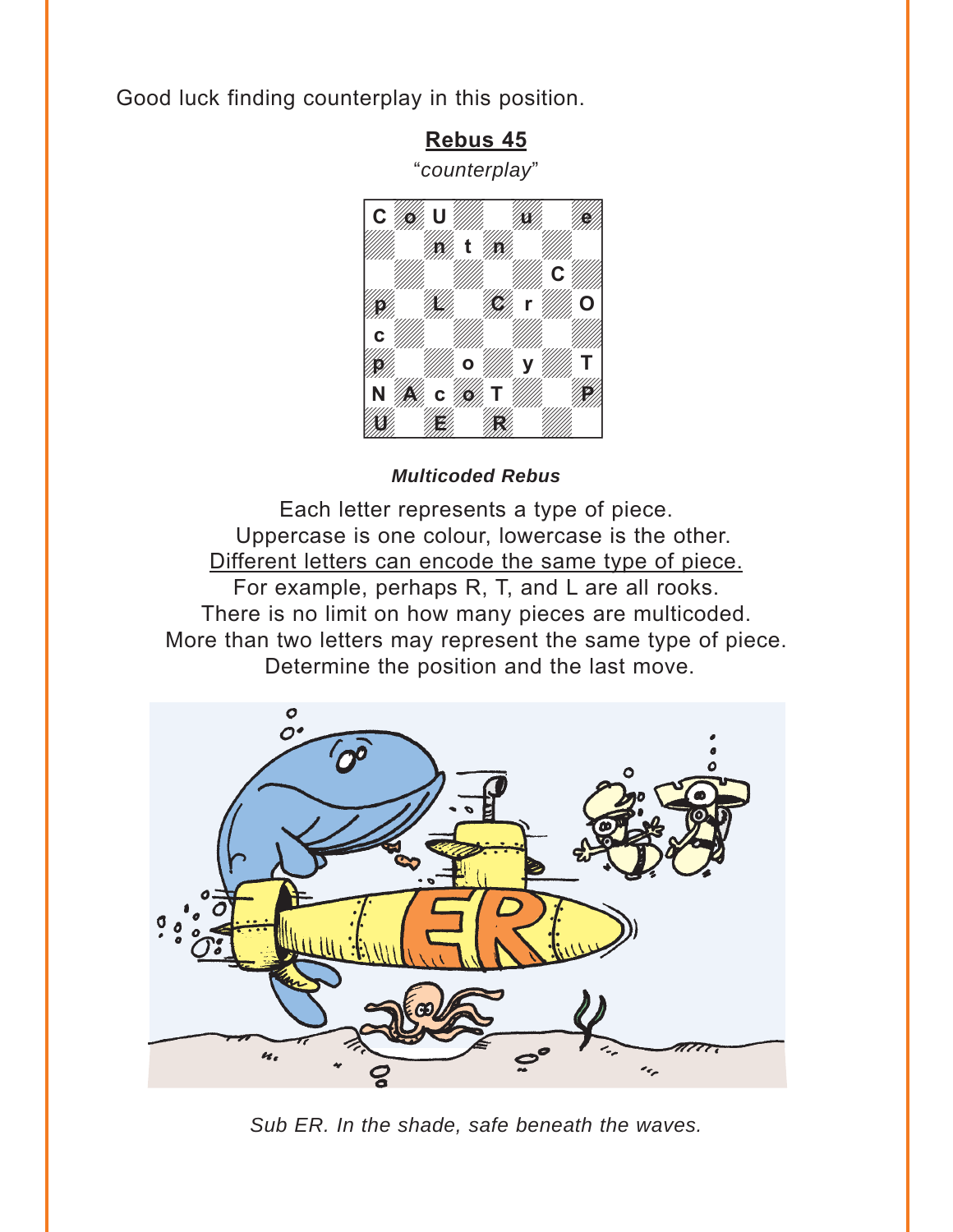<span id="page-8-0"></span>Returning to the English language analogy, some letters can represent more than one consonant sound. For example, C in 'city' and 'country', or G in 'gem', 'get', and 'genre'. Less obvious is S in 'song' and 'dogs'.

As before, this "ambiguity" can be applied to rebuses. Once again, the originator of the idea was Nina Omelchuk, wife and muse of co-author Andrey Frolkin. To keep things in the family, the photo below of comet Neowise was taken by their son Alex.



*Ambiguity Rebus* 

Each letter represents one or two types of pieces. Uppercase is one colour, lowercase is the other. The same kind of piece may not be represented by two different letters. For example, if A is rook and pawn, B cannot be a rook or pawn. Determine the position and, if possible, the last move.



*Comets come, comets go. Kiev 2020*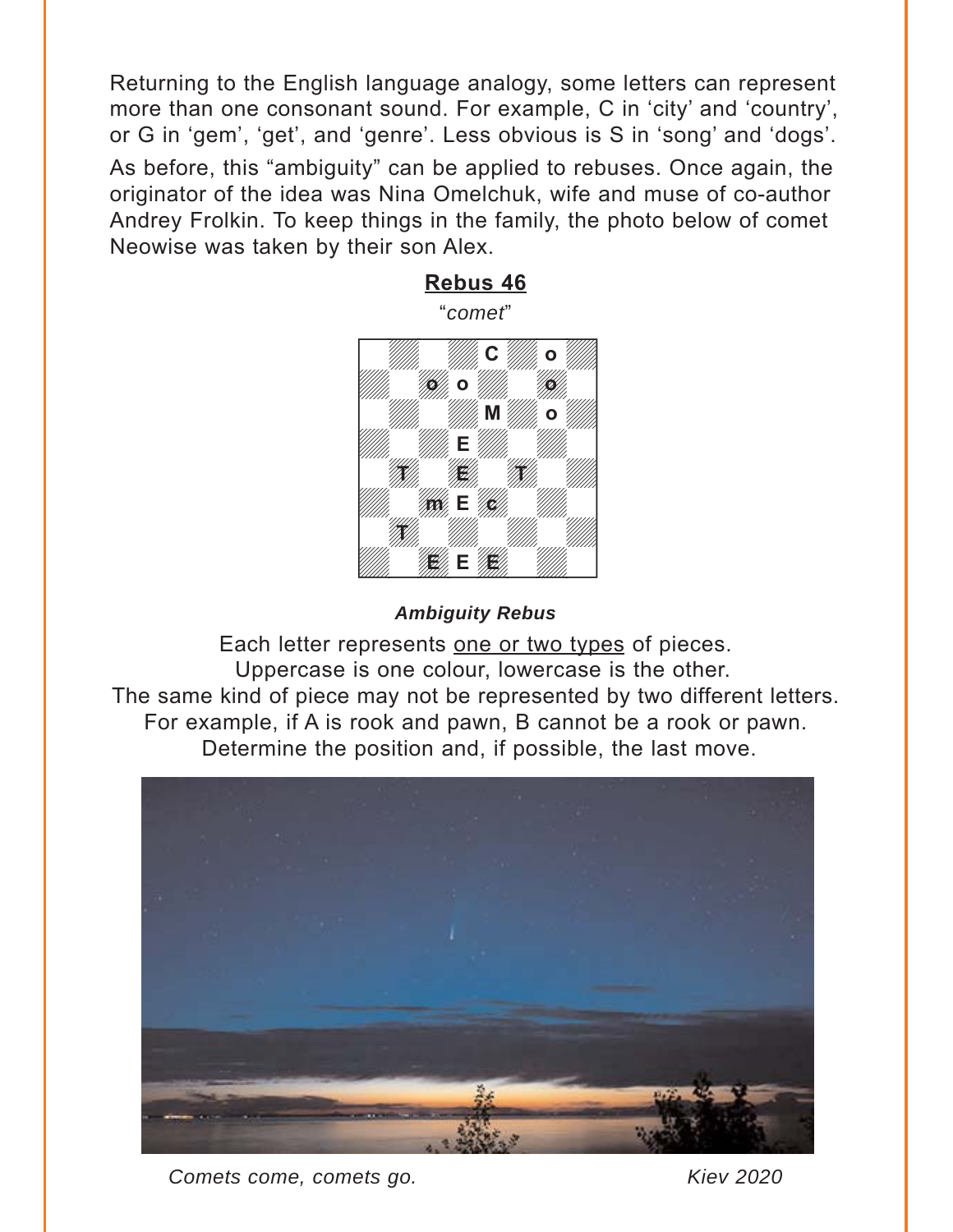<span id="page-9-0"></span>"The Ambiguous Nature of All Things" has been pondered by us in two recent articles in the ChessProblems.ca *Bulletin* (December 2019 and June 2020). The title is perhaps as ambiguous as the problems themselves.

Bring on Neo, hero of *The Matrix.* A comet streaks across the sky. Is it real or a programmed figment of our imagination? Decipher the code and reveal the truth.



#### *Ambiguity Rebus*

Each letter represents one or two types of pieces. Uppercase is one colour, lowercase is the other. The same kind of piece may not be represented by two different letters. Determine the position and, if possible, the last move.

That concludes the survey of special stipulations, though the list was not exhaustive. One omission was "orientation" rebuses in which the direction of the board must be determined. We have an article on this topic planned for later in the year.

All of the problems presented here have been "standard rebuses". Pieces for both sides are represented by the same letters with colours distinguished by upper and lower case. But these stipulations could also be used with other types of rebuses (split-alphabet, split-colour, or colour-free). An expansive tract of Rebusland yet to be explored.

For an index of our published rebuses and articles since 2016, see the appendix at the end of column 188. Currently 164 problems, counting those in this article. Most are readily accessible online.

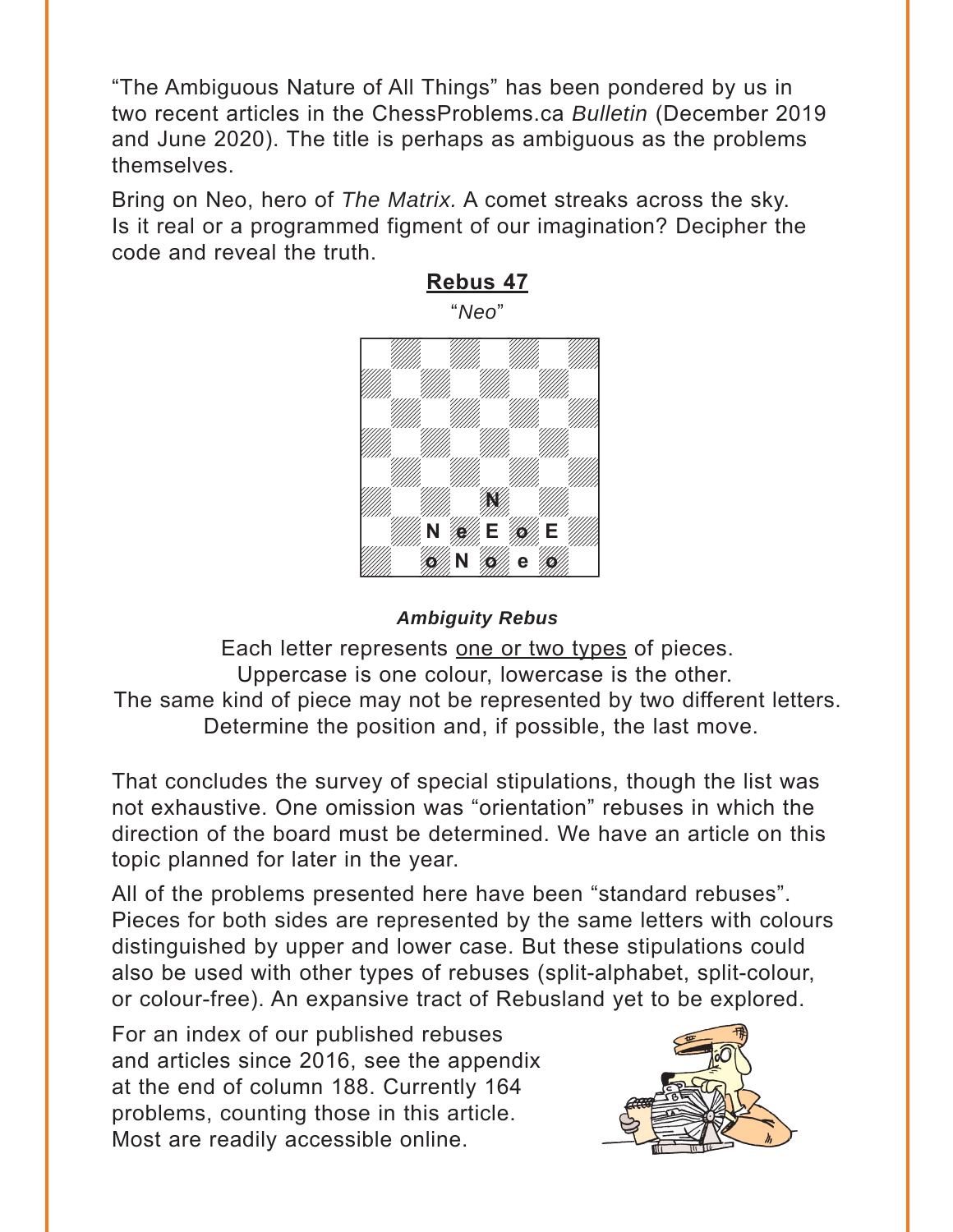<span id="page-10-0"></span>Into the future now. "The Continuity of Ambiguity" inevitably led us to rebuses in which letters may represent more than two types of pieces. In "multiambiguity" problems, there is no restriction on how many pieces a letter may represent. This stipulation has proven to be exceptionally productive for the expression of retro concepts.

Please stay tuned. *Puzzling Side* column 194 (September 2020) will feature a multitude of multiambiguities. In the meanwhile, here is a teaser. Perhaps a stumper as well. Dedicated to two extremes of the popular music spectrum. We like them both.



#### *Multiambiguity Rebus*

Each type of piece is represented by a different letter. Letters may represent more than one type of piece. Uppercase is one colour, lowercase is the other. Determine the position and the last move.

*For example, in a rebus lettered 'FUN', maybe F is king/queen/pawn and U is rook/bishop. Then N has to be knight.* 

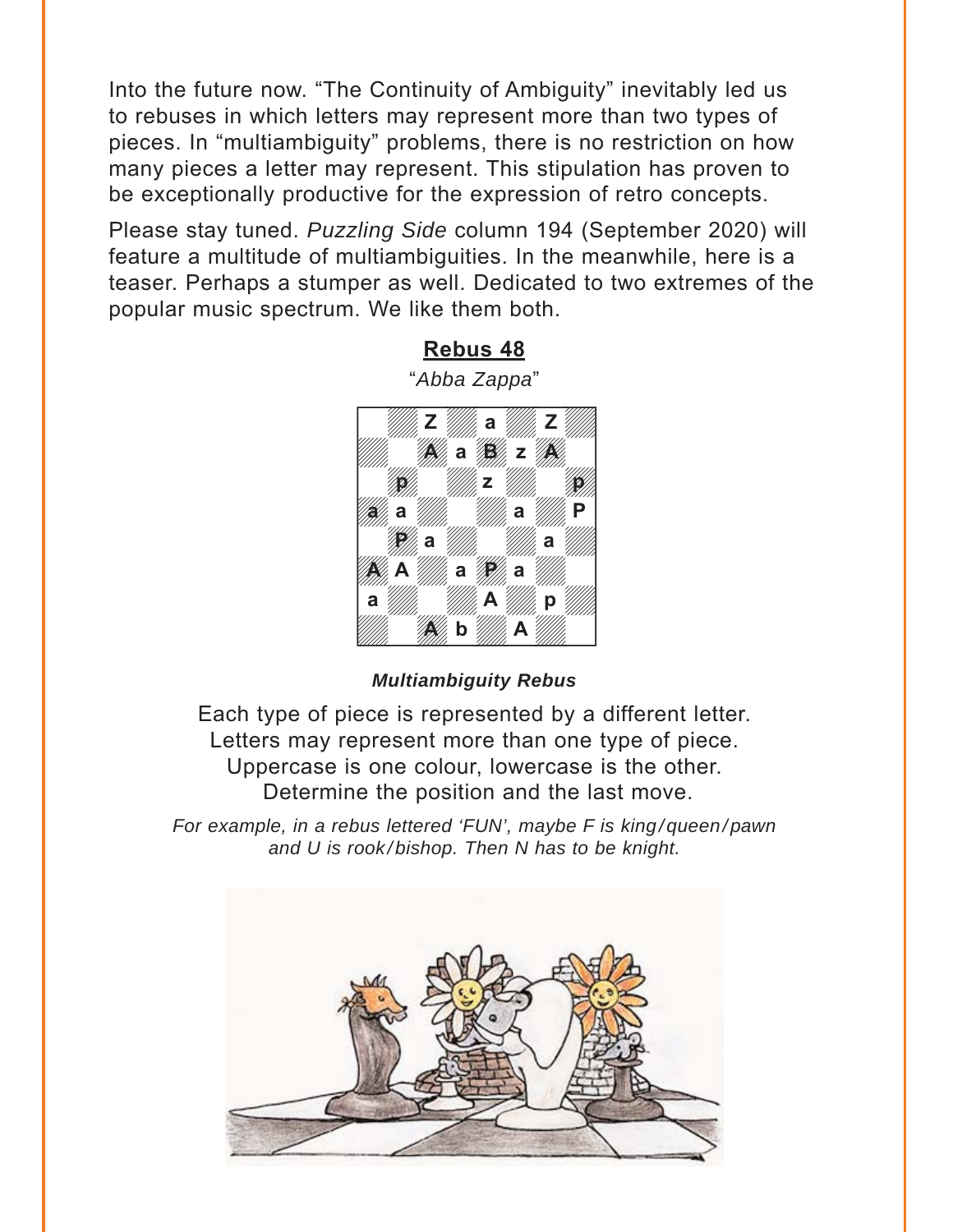<span id="page-11-0"></span>The final puzzle is a curiosity that combines two special stipulations in one problem. A helter skelter combo of ambiguity and multicoding. Guaranteed to twist your brain.

#### **[Rebus 49](#page-39-0)**

"*helter skelter*"



#### *Multiambiguity and Multicode Rebus*

Pieces are represented by letters. Uppercase is one colour, lowercase is the other. Letters may represent more than one type of piece (multiambiguity). Different letters can encode the same type of piece (multicoding). No overlapping between ambiguity and multicoding is allowed. Determine the position and the last move.

*For example, in a rebus lettered 'ABCDEF, if A is ambiguous, standing*  for rook and knight, then no other letter can stand for rook or knight. *If the bishops are multicoded by BCD, then letters BCD cannot be ambiguous. Letters EF would be some combination of king, queen, or pawn.* 



All of our joint articles are embellished with artwork by Antoine Duff and Nina Omelchuk. *Rebusland Productions* would not be the same without them. Lucky us.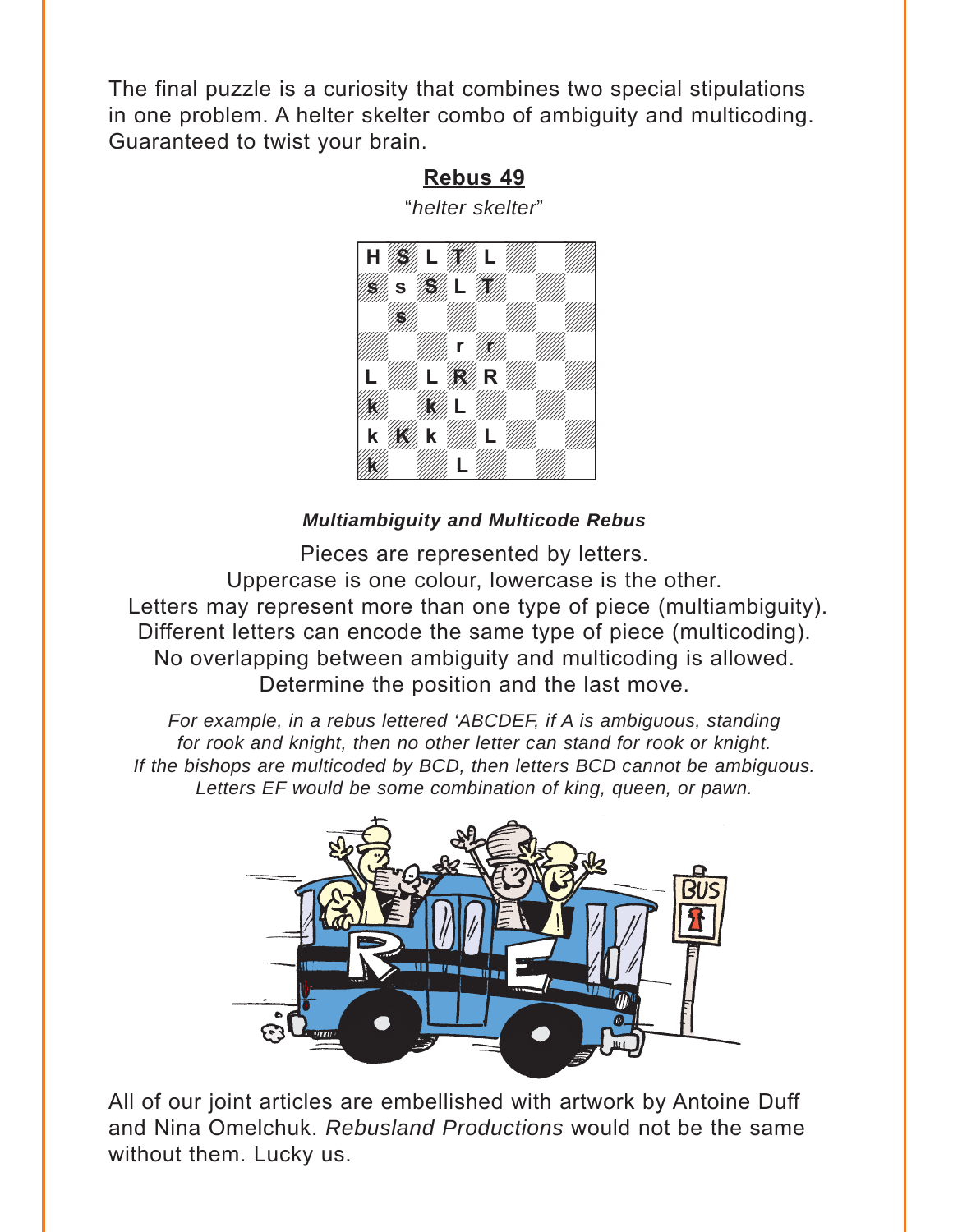# <span id="page-12-0"></span>**SOLUTIONS**

All rebuses are joint compositions by Andrey Frolkin and Jeff Coakley, *Puzzling Side of Chess* (2020).

Solutions are given with *rebus notation*, an abbreviated method of describing logical deductions. See column 133 for more explanation.

| Rebus 38                                                                                                   |                                                                                                                                                                                                                                                     |                                                                                                 |  |
|------------------------------------------------------------------------------------------------------------|-----------------------------------------------------------------------------------------------------------------------------------------------------------------------------------------------------------------------------------------------------|-------------------------------------------------------------------------------------------------|--|
| 8                                                                                                          | "error"                                                                                                                                                                                                                                             | 8                                                                                               |  |
| 7                                                                                                          | change                                                                                                                                                                                                                                              | 7                                                                                               |  |
| 6                                                                                                          | r on f8 to e                                                                                                                                                                                                                                        | 6<br><u>လာ</u>                                                                                  |  |
| 5<br>R                                                                                                     |                                                                                                                                                                                                                                                     | 5                                                                                               |  |
| 4                                                                                                          | $E = b$ ishop<br>$R =$ pawn                                                                                                                                                                                                                         | 4                                                                                               |  |
| 3                                                                                                          | $O =$ king                                                                                                                                                                                                                                          | 3                                                                                               |  |
| $\overline{2}$                                                                                             | caps $=$ white                                                                                                                                                                                                                                      | $\overline{2}$                                                                                  |  |
| 1                                                                                                          | last move:                                                                                                                                                                                                                                          | 1                                                                                               |  |
| f<br>d<br>b<br>e<br>Ċ<br>a                                                                                 | $1.B > e5+$<br>h<br>g                                                                                                                                                                                                                               | f<br>d<br>h<br>b<br>e<br>a<br>C<br>g                                                            |  |
|                                                                                                            |                                                                                                                                                                                                                                                     | $(8 + 7)$                                                                                       |  |
| $\mathbf{O} = \mathbf{Q}$                                                                                  |                                                                                                                                                                                                                                                     | Letter with one uppercase, one lowercase.                                                       |  |
| $R \neq \frac{\mathcal{E}}{2}$ (b7 f5 g7)                                                                  | Impossible multiple checks. There are three<br>knights giving check. Even if one R is changed,<br>the position will still be illegal because of the<br>two remaining checks. This "triple redundancy"<br>is a standard tactic in misspellers.       |                                                                                                 |  |
| $R \neq \mathcal{Q}$ $\mathcal{Q}'$ (b5 c7 g6)<br>Impossible multiple checks. Even if one R is<br>changed. |                                                                                                                                                                                                                                                     |                                                                                                 |  |
| $R \neq \mathbb{Z}$ (d5 e6 f8)                                                                             | If $R = \mathbb{Z}$ , there are three checks. The double<br>check $1e7xf8 = R++$ is possible if the R on d5<br>is changed. But the position is still illegal<br>because there will be a third check by letter E,<br>regardless of piece assignment. |                                                                                                 |  |
| $R = \mathbb{Z}$                                                                                           | A pawn cannot be on the last rank, therefore<br>the 'r' on f8 must be changed to 'E' or 'e'.                                                                                                                                                        |                                                                                                 |  |
| caps $=$ white                                                                                             | If caps = black, there would be an illegal check<br>on the white king by a black pawn on c7.                                                                                                                                                        |                                                                                                 |  |
| $E \neq \frac{35}{2}$ (b6 d8)<br>$E \neq \sqrt[5]{2}$ (c8 f6)<br>$E = \mathbf{Q}$                          | Both kings in check.<br>Both kings in check.                                                                                                                                                                                                        | White is in check from e5. Last move: 1.B>e5+.<br>This move may or may not have been a capture. |  |
|                                                                                                            |                                                                                                                                                                                                                                                     | Change 'r' on f8 to 'e'. If changed to 'E', impossible double check (e5 f8).                    |  |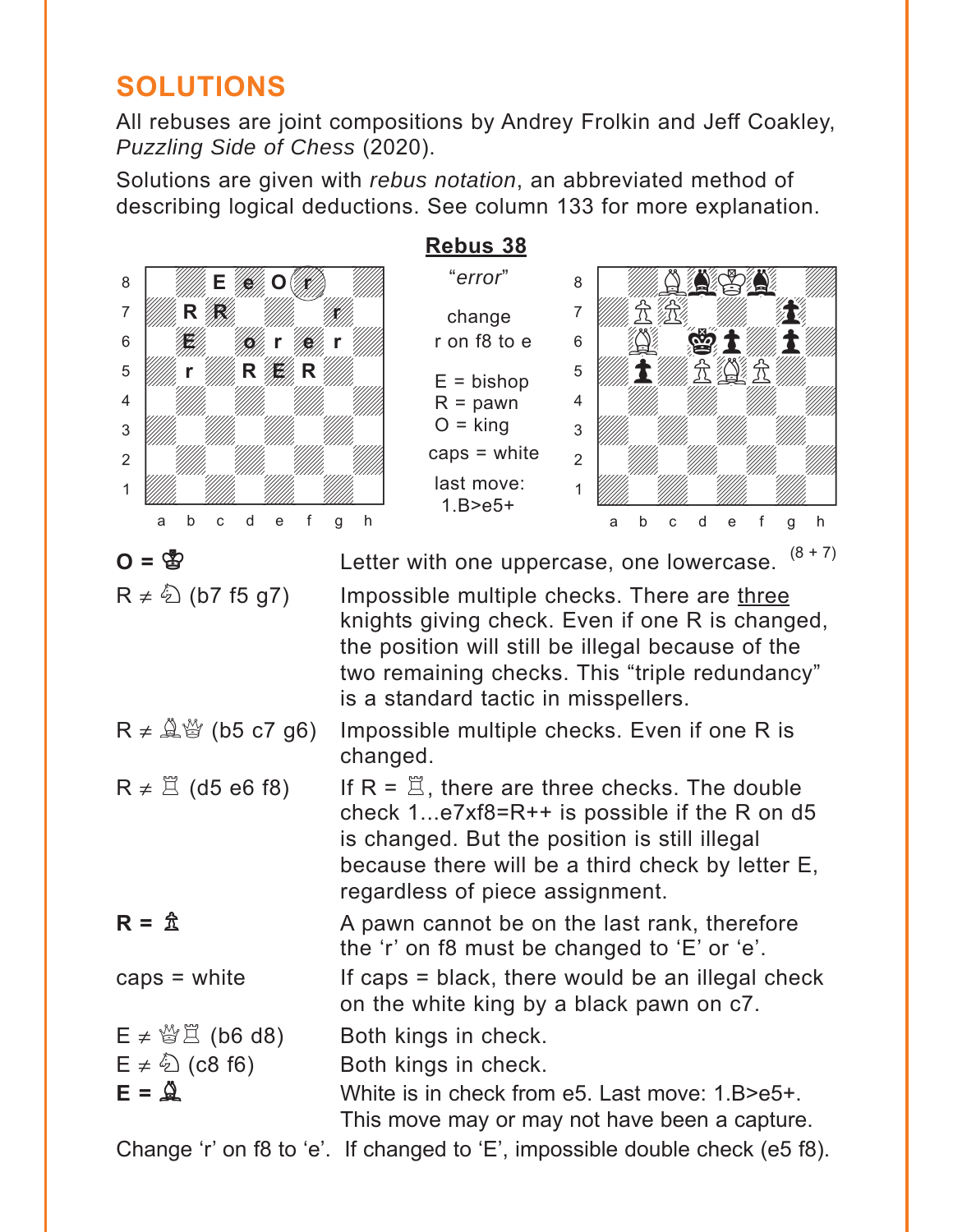<span id="page-13-0"></span>

"*Tkachenko*"





 $\mathbb{B} \neq$  (CHN) These three letters all have one uppercase and one lowercase, but none are king. In each case, it is impossible to assign any piece to letter K because of a triple redundancy of checks. Changing any letter will still leave an illegal position with two checks.

| Four instances on 1st and 8th rank.<br>Impossible multiple checks.<br>Impossible multiple checks.<br>Impossible multiple checks.<br>No piece can be assigned to K. |
|--------------------------------------------------------------------------------------------------------------------------------------------------------------------|
| Impossible multiple checks.<br>Impossible multiple checks.<br>Impossible multiple checks.<br>No piece can be assigned to K.                                        |
| Impossible multiple checks.<br>Impossible multiple checks.<br>Impossible multiple checks.<br>No piece can be assigned to K.                                        |
|                                                                                                                                                                    |

 $T = \mathbb{S}$  One of the two capital T's (b7 c5) must be changed to lowercase in order to create a pair of kings.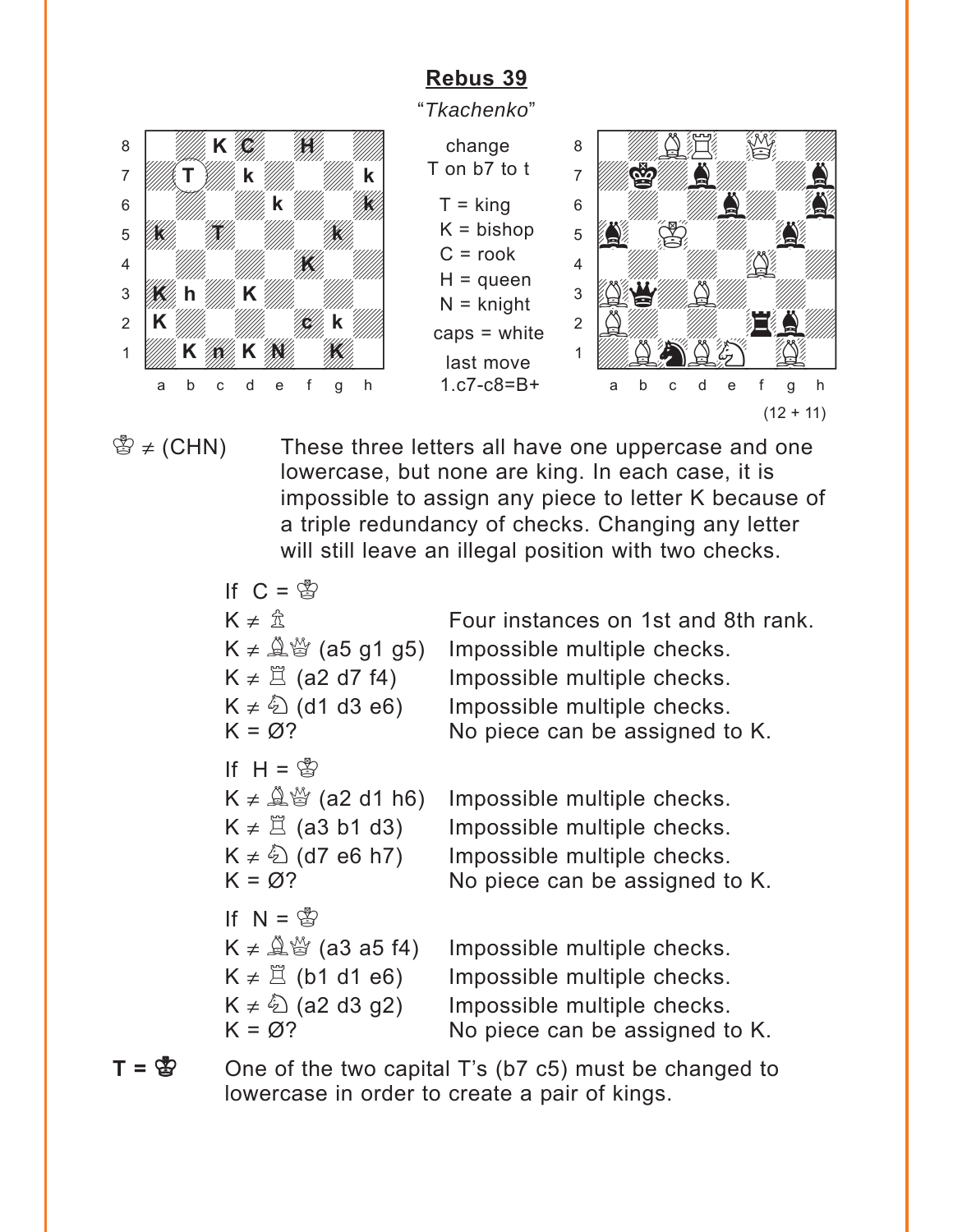Rebus 39 *continued*



Since the misspelt letter is T, no other letters can be changed. CHKN  $\neq \hat{\mathbb{Z}}$  On 1st or 8th rank.

Changing 'T' on c5 to 't' results in an illegal position.

| $K \neq \mathcal{L}^{\omega}$ (a3 g2) | Both kings in check.           |
|---------------------------------------|--------------------------------|
| $K \neq \mathbb{Z}$ (c8 d7)           | Both kings in check.           |
| $K \neq \hat{\mathbb{Q}}$ (a5 d3)     | Both kings in check.           |
| $K = \emptyset$ ?                     | No piece can be assigned to K. |

Therefore, change 'T' on b7 to 't'.

 $K \neq \Xi \, \ddot{\otimes}$  (a5 g5) Impossible double check.  $K \neq \hat{\triangle}$  (d7 e6) Impossible double check.  $K = \mathbb{Q}$  Check (c8). last move 1.c7-c8=B+ caps = white Uppercase promotion on 8th rank.  $C \neq \mathcal{Q}$  (f2) Both kings in check.  $C \neq \textcircled{2}$  (d8) Impossible double check.  $C =$  $H \neq \mathcal{Q}$  (f8) Both kings in check.  $H = \frac{1}{2}$  $N = \frac{M}{2}$ 

By the way, the solved position is legal. Nine missing pieces is more than sufficient to explain 11 promoted bishops (6 white, 5 black).

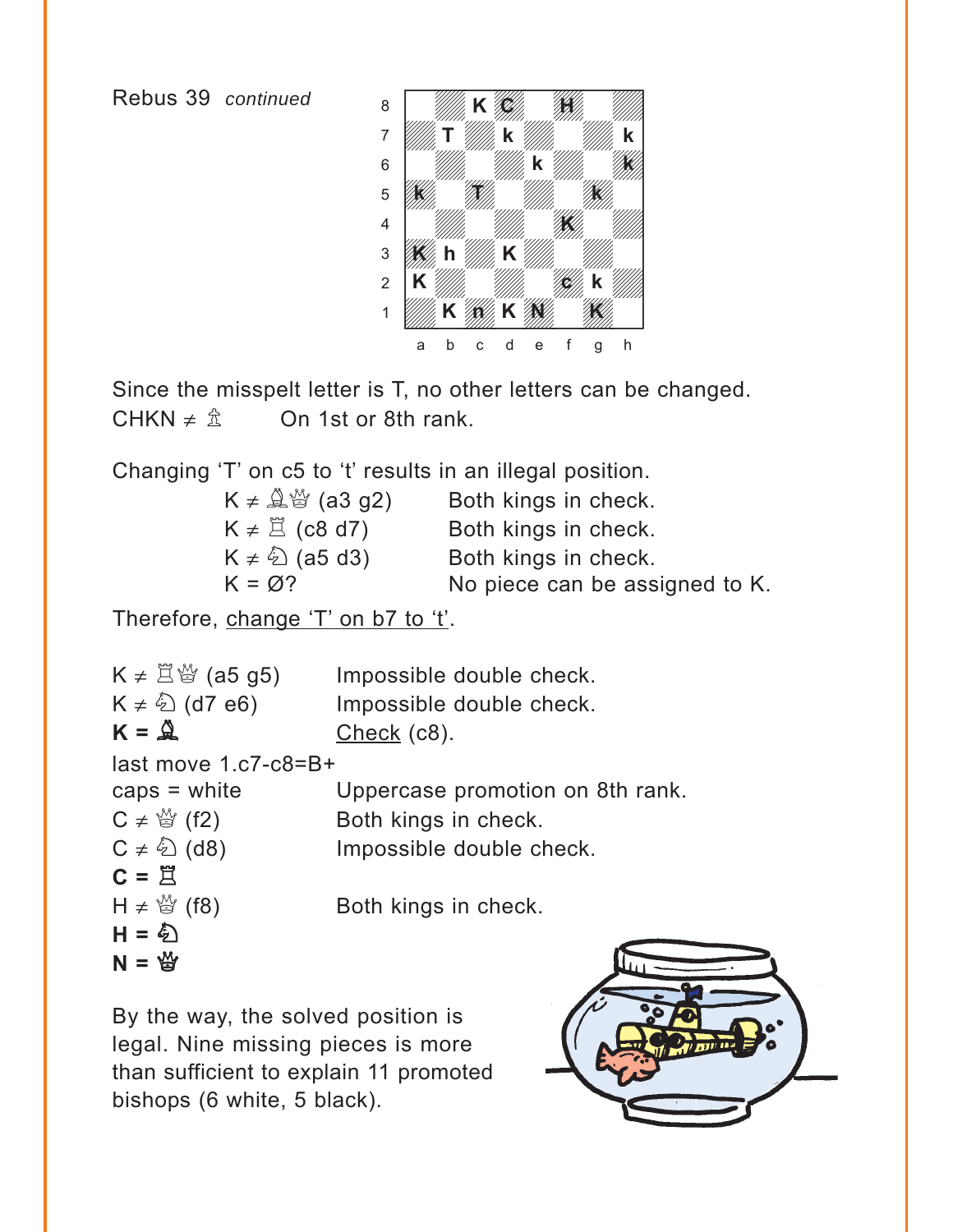<span id="page-15-0"></span>

 $S \neq \mathbb{Q}$  is (f2 f4) Impossible double check.

 $S \neq \mathbb{Z}$  (f3 g2) Impossible double check.

 $S = \bigotimes$  Check (h1).

last move 1...h2-h1=N#

```
caps = white Lowercase promotion on 1st rank.
```
 $\mathsf{O} \neq \mathcal{L} \boxtimes \mathcal{L}$  (g6) Both kings in check.

 $O \neq \hat{\mathbb{Z}}$  All 8 black pawns promoted to knights.

 $O = \frac{0}{2}$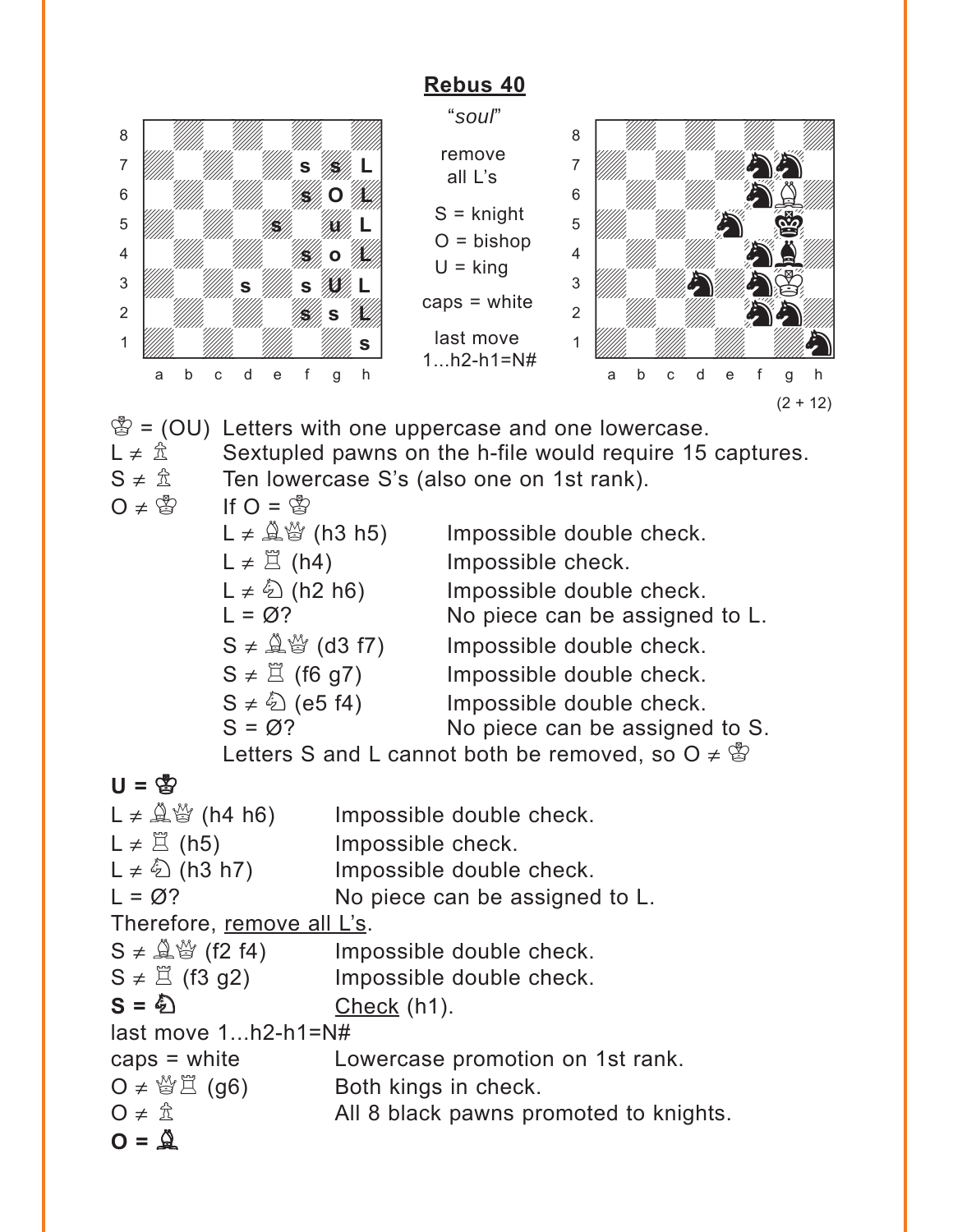<span id="page-16-0"></span>

"*ghostly*" remove all H's  $G =$  knight  $O = b$ ishop  $S =$  king  $T =$ rook  $L =$ queen  $Y =$  pawn caps = white last move 1.Rb2xc2++



 $\mathcal{B} = (HS)$  Letters with one uppercase and one lowercase.

 $Y = \hat{\mathbb{A}}$  There are seven letters, so all six types of pieces are on the board. Y is the only letter not on the 1st or 8th rank.  $H \neq \overset{\circ}{\mathbb{B}}$  If  $H = \overset{\circ}{\mathbb{B}}$ 

> The king on b6 is in a check along a diagonal. One of the letters  $G(a7)$ ,  $O(c5)$ ,  $S(d8)$ ,  $T(a5)$  must be a queen or bishop.

Now consider letter O.

If O's are not removed.

| $O \neq \mathcal{Q}(\mathcal{Q})$ | Both kings in check.           |
|-----------------------------------|--------------------------------|
| O $\neq \Xi$ (h1)                 | Both kings in check.           |
| $O \neq \sqrt[\ell]{2}$ (d7)      | Impossible double check.       |
| $O = \varnothing$ ?               | No piece can be assigned to O. |
| If $\bigcap$ 's are removed       |                                |

If O's are removed.

- $G \neq \mathcal{B}(\mathcal{A})$  (a7 e3) Impossible double check.
- $S \neq \mathcal{B}(\mathcal{A})$  (c3 d8) Both kings in check.
- $T \neq \mathcal{B}(\mathcal{A})$  (a5 h4) Both kings in check.
- $(\mathbb{Q}\mathbb{Z}) = \emptyset$ ? Queen and bishop cannot both be assigned.
- $S = \S$  The king on c3 is in a check along a diagonal. One of the letters  $G(h8)$ ,  $H(e1)$ ,  $O(a1)$ ,  $T(a5)$  must be a queen or bishop.

| $L = \frac{M}{2}$ | $G \neq \frac{M}{Q}$ (g5 h8)  | Both kings in check.     |
|-------------------|-------------------------------|--------------------------|
|                   | $H \neq \frac{35}{6}$ (b6 e1) | Both kings in check.     |
|                   | $Q \neq \frac{M}{Q}$ (a1 c5)  | Impossible double check. |
|                   | $T \neq \frac{36}{3}$ (a5 c2) | Impossible double check. |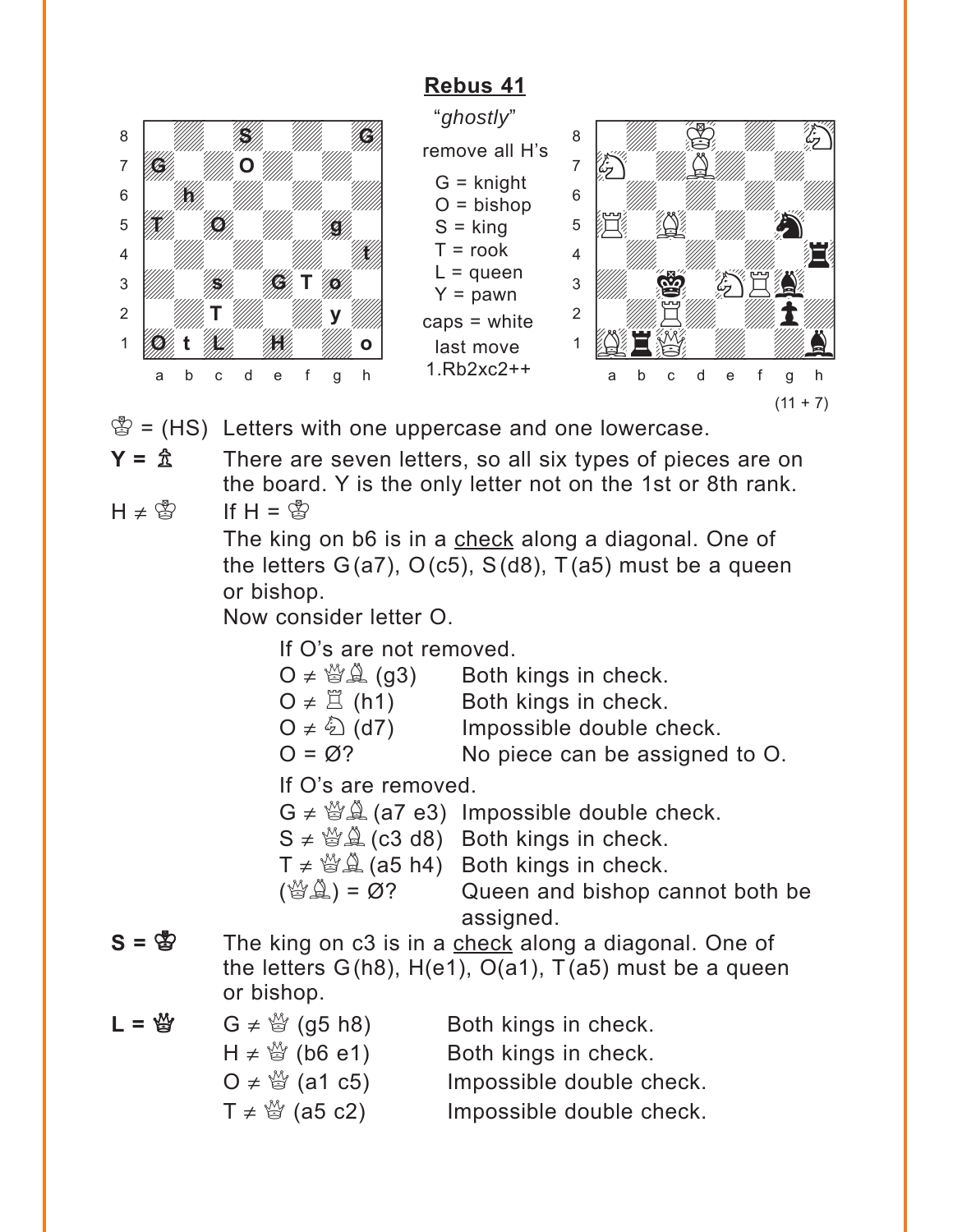

 $\mathbf{O} = \mathbf{A}$   $\mathbf{G} \neq \mathbf{A}$  (g5 h8) Both kings in check.

 $H \neq \hat{A}$  (b6 e1) Both kings in check.  $T \neq \mathcal{Q}(a5)$  Impossible check. No last move.

caps  $=$  white If caps  $=$  black, it is impossible for a white bishop to be on h1 with a white pawn on g2.

The king on c3 is in check by a white bishop on a1. This could only happen by means of a discovered check.

 $T = \mathbb{Z}$  The only possibility for a discovered check.

last move 1.Rb2xc2++ This move had to be a capture because otherwise the black king (c3) would already be in check from the queen on c1.The type of piece captured is indeducible.

One of the letters GH is a knight and the other must be removed.

 $G = \bigotimes$  If the G's are removed, there is a triple check (a1 c2 f3). Remove all H's. The silent 'h' is not needed in the word 'ghost' anyhow.

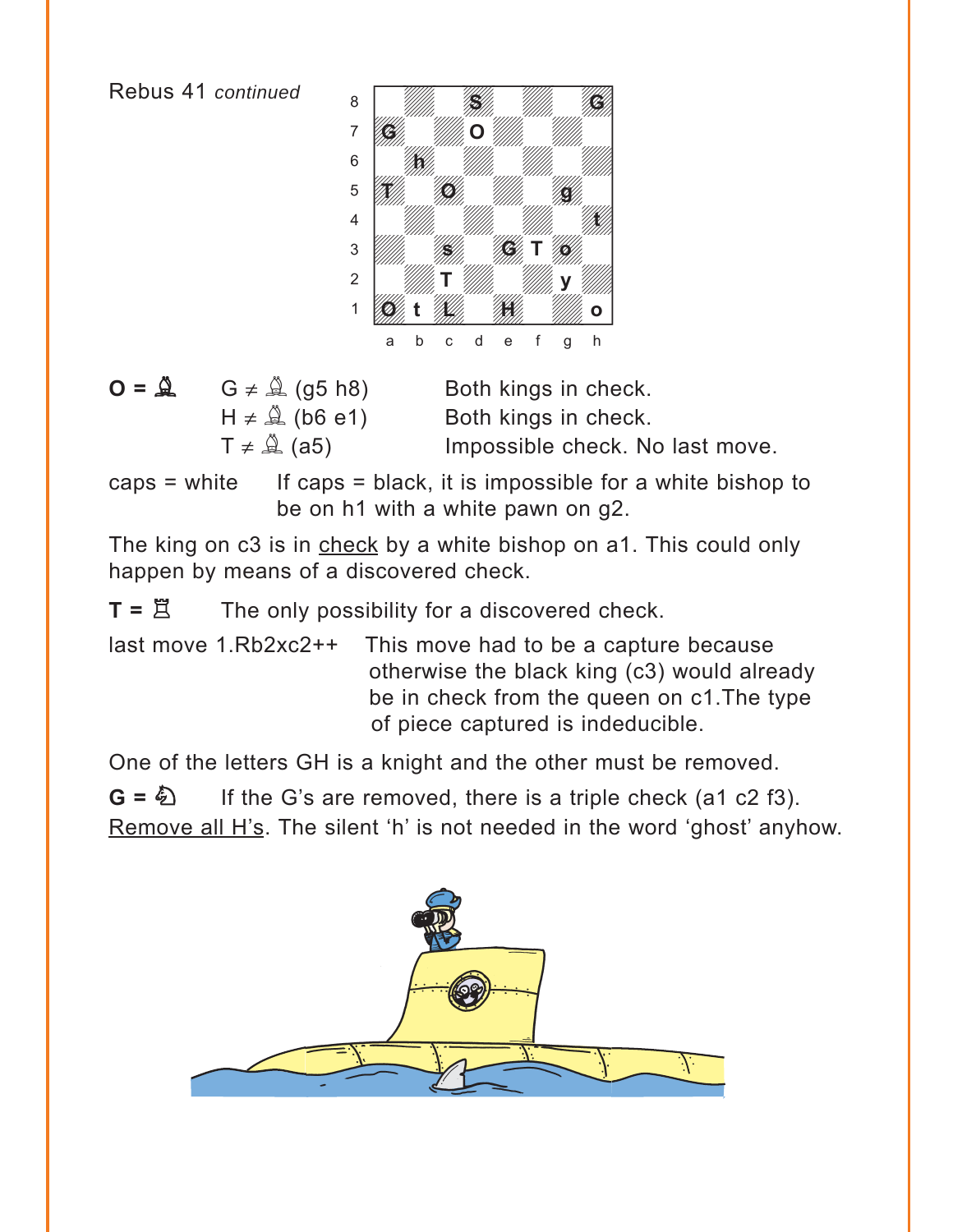<span id="page-18-0"></span>

"*Conform.*" add C/f7 n/g6  $C = \text{rook}$  $O =$  pawn  $N =$  knight  $F =$ queen  $R =$  king  $M = b$ ishop

caps = black last move 1...f6-f5+



 $\mathbf{O} = \hat{\mathbb{A}}$  There are sixteen O's and four missing pieces (2w 2b).

If  $O \neq \hat{\mathbb{Z}}$  There are 12 promoted pieces, which would require 4 'pawn x pawn' captures. That would account for all 16 pawns, with none remaining on the board. But with six letters in the puzzle, there must be pawns.

See "pro-passer theory", column 188, page 11.

- caps = black The "inverted pawn formation" with caps = white would require 8 captures.
- $\mathcal{L} = (FMR)$  Letters with one uppercase and one lowercase.
- $\mathbb{Q} = (FMR)$  Letters with one uppercase and one lowercase. With all pawns on the board, there were no promotions.
- $C = \Xi$  It is impossible for a white rook to have escaped from behind the white pawns. Since all six letters have lowercase instances, there must be a white rook on the board. C is the only letter behind the white pawns.
- **N =**  $\bigcirc$  N  $\neq \bigcirc$  (b3) With unmoved pawns on e2 and g2, we know the white light-square bishop was captured on f1. So the white piece on light square b3 cannot be a bishop.
- **M =**  $\hat{A}$  Since all six letters have lowercase instances, White must have a bishop. It has to be dark because the light-square bishop was captured on f1. M is the only remaining lowercase letter on a dark square (h4).
- $R = \& \qquad \text{If } F = \& \qquad \text{Both kings in check } (\> b3 \> h7).$
- $$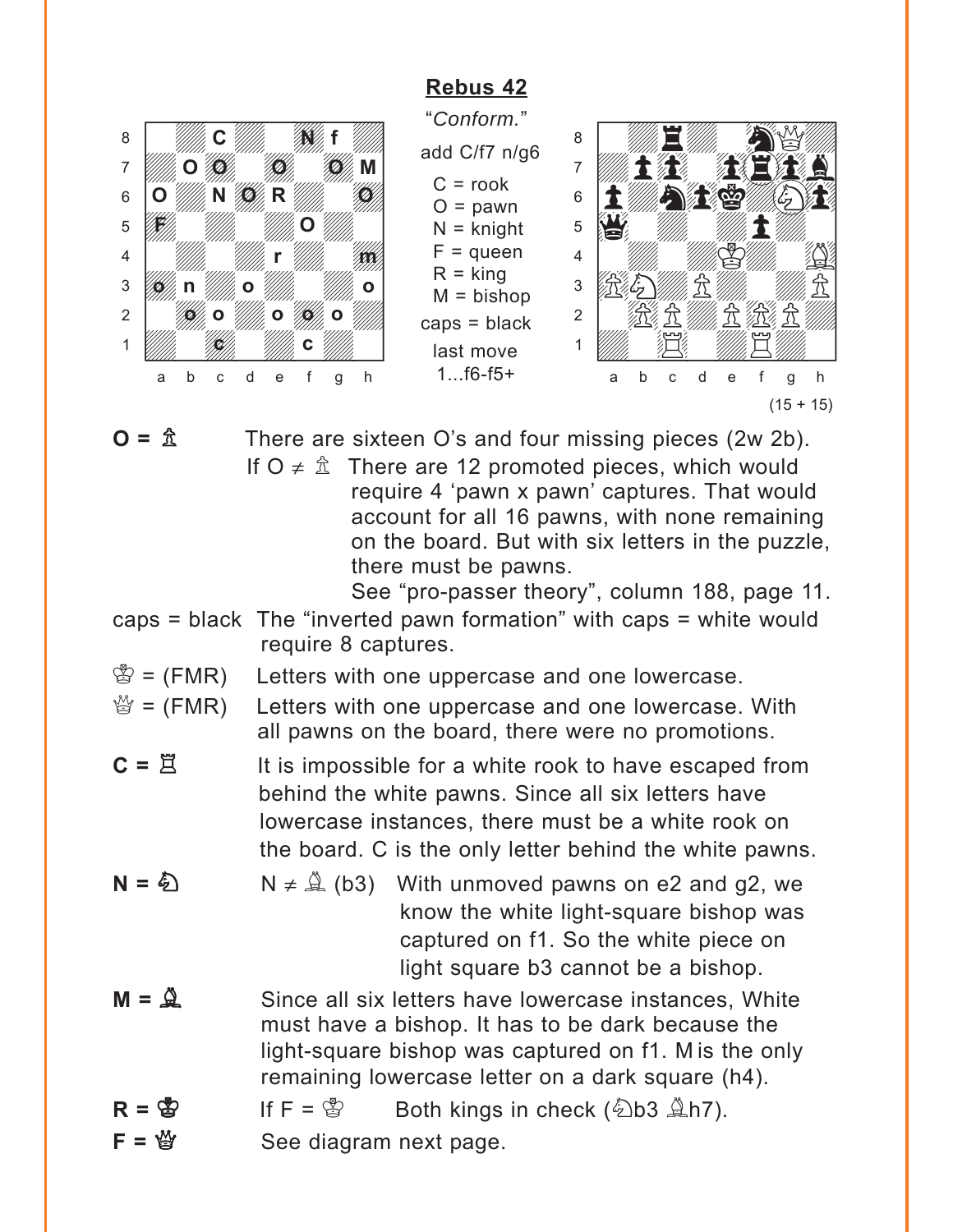<span id="page-19-0"></span>

Both kings are in check (f5 g8). The position must be legalised by adding pieces. The available pieces are a white knight and a black rook. With unmoved pawns on e7 and g7, the missing black bishop was captured on f8.

The check from the pawn on f5 is inevitable. It cannot be eliminated by adding a piece. So a piece must be added on f7 to block the check from the queen on g8. Then the last move had to be 1...f6-f5+. The capture 1...g6xf5+ is impossible since that would require two captures by the pawn (from f7 and g6). White is missing two pieces, but one was captured on f1.

Before 1...f6-f5+, with a piece added on f7, the position is still illegal because White is already in check by the bishop on h7. So a piece must be added on g6 to block that check.

With the black pawn back on f6, there was no way for a black rook to escape from behind the black pawns. Therefore, the missing black rook must be added on f7 (inside the pawns) and the missing white knight on g6.

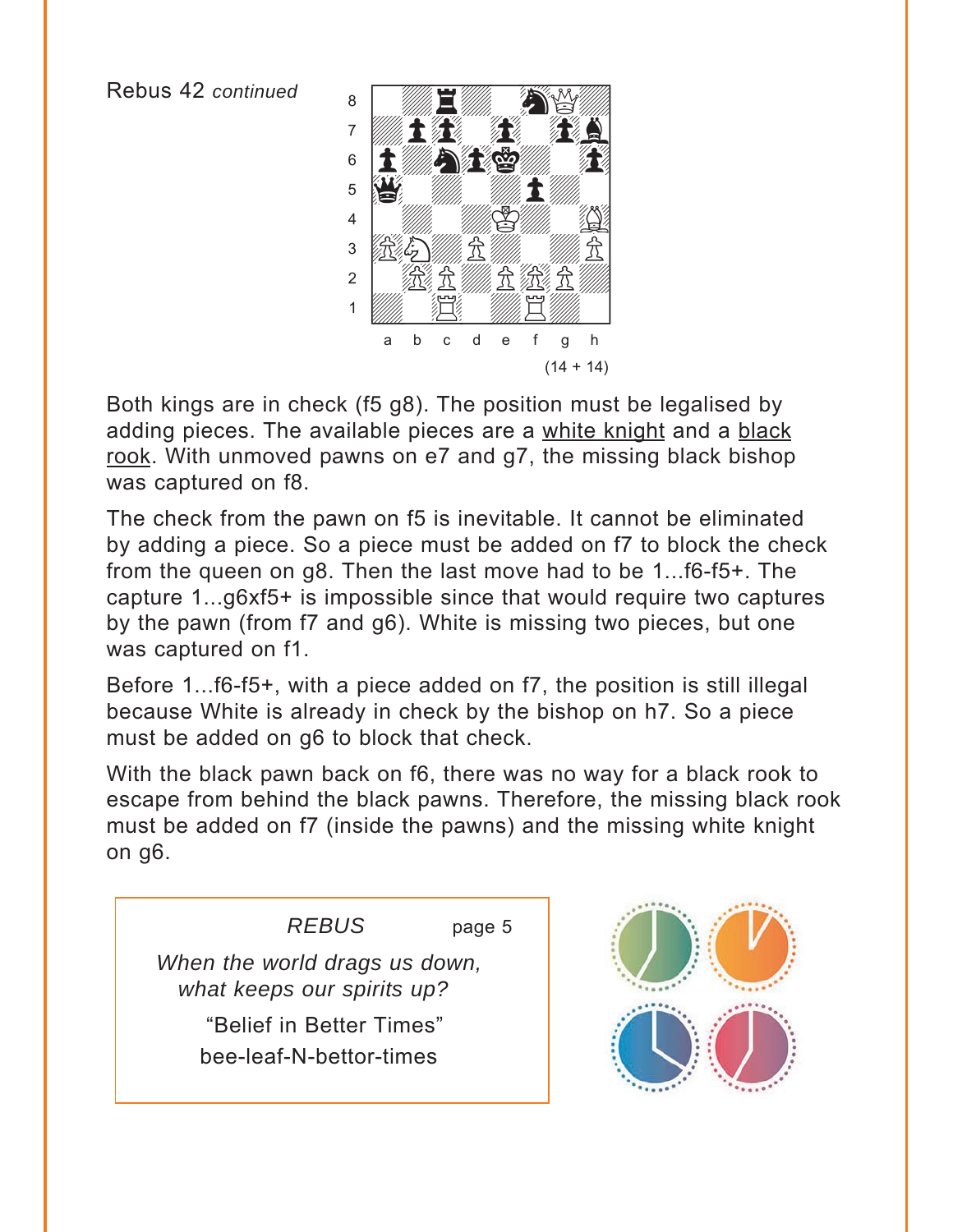<span id="page-20-0"></span>

"*doubles*"  $D = b$ ishop  $O =$  knight  $U =$  king  $B =$  pawn  $L =$ queen  $E =$ rook  $S =$  king caps = black last move: 1.R>e2+



- $\mathcal{B} = (OU)(BLS)$  There are no letters with one uppercase and one lowercase. So the kings must be double encoded by two of the letters with a single instance. All other pieces are represented by one letter.
- $\hat{\mathbb{Z}}$  = (BUS) Other letters on 1st or 8th rank.

Uppercase king (BLS) is in check by E regardless of piece assignment.

| $0 \neq 0$             | If $O = \mathcal{B}$ , the king on f8 is in check by D regardless of<br>piece assignment. Both kings in check. |                                                                                                                   |  |
|------------------------|----------------------------------------------------------------------------------------------------------------|-------------------------------------------------------------------------------------------------------------------|--|
| $U = \bigcirc$         |                                                                                                                | The only other lowercase singleton.                                                                               |  |
| $D = \mathcal{Q}$      |                                                                                                                | $D \neq \mathcal{B} \boxtimes (e8)$ Both kings in check.                                                          |  |
|                        |                                                                                                                | $D \neq \hat{D}$ (d7) Both kings in check.                                                                        |  |
| $B \neq \mathcal{B}$   | Adjacent to king on e5.                                                                                        |                                                                                                                   |  |
| $L \neq \mathcal{B}$   | If $L = \mathfrak{B}$                                                                                          | Impossible double check by $D$ ( $\triangle$ a3)<br>and one of the E's.                                           |  |
| $S = \mathfrak{B}$     | The only other uppercase singleton.                                                                            |                                                                                                                   |  |
| $B = \hat{\mathbb{Z}}$ | Only remaining letter not on 1st or 8th rank.                                                                  |                                                                                                                   |  |
| $caps = black$         |                                                                                                                | If caps $=$ white Check (d4). Both kings in check.                                                                |  |
| $Q = \bigotimes$       |                                                                                                                | $D \neq \mathcal{L} \boxtimes \mathbb{Z}$ (e8) Both kings in check.<br>$D \neq \hat{D}$ (d7) Both kings in check. |  |
| $E = \overline{\Xi}$   |                                                                                                                | $E \neq \frac{M}{Q}$ (e2 e3) Impossible double check.                                                             |  |
| last move 1.R>e2+      |                                                                                                                |                                                                                                                   |  |
| $L = \frac{M}{2}$      |                                                                                                                |                                                                                                                   |  |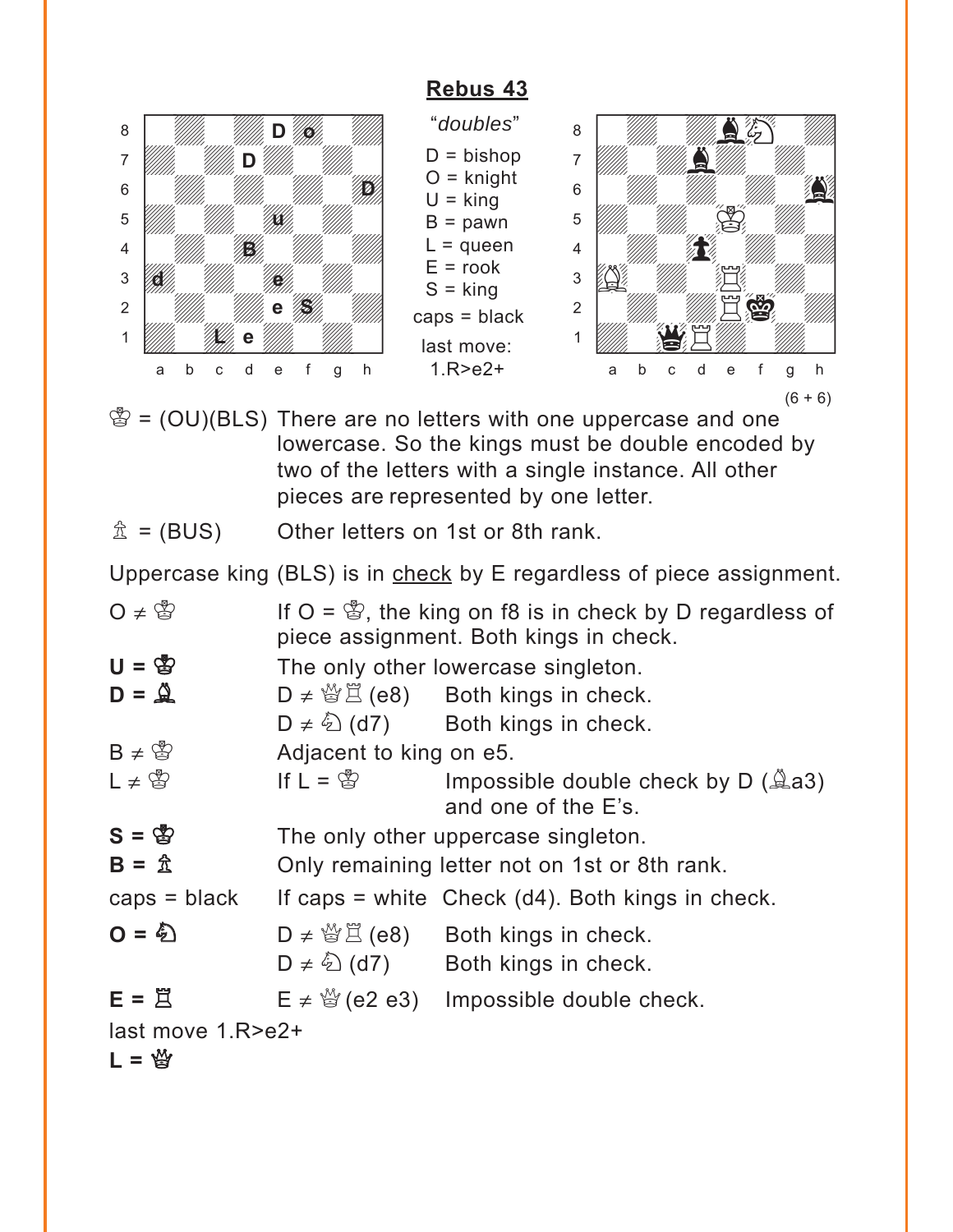

<span id="page-21-0"></span>

2T 2N F 2D 2L 2O 2X P

t n f 2c 2e 2i 2r 2y u

 $UP = \bigcirc P$  The only letter with one uppercase and one lowercase is F. However, the F's are not kings because they are adjacent. Therefore the two kings are double encoded (represented by separate letters). The candidates are the singletons (letters with only one instance). U is the only lowercase singleton. P is the only uppercase singleton. Things are looking up.

Ten different letters are on the 1st or 8th rank. The only letters that can be pawns are I and F. If there are any pawns.

One of the kings is in check by N ( $\Xi$ h6,  $\tilde{\Xi}$ h5, or  $\tilde{\Xi}$ e1)  $N \neq \frac{M}{Q}$  (h5 h6) Both kings in check. One of the kings is in check by T ( $\Xi$ h3,  $\angle$ d1, or  $\angle$ b5)  $T \neq \frac{M}{Q}$  (d1 h3) Impossible double check. The only way to explain the two checks is a double check with a bishop on d1 and knight on e1. Last move 1...e2-e1=N++. **T =** B **N** = 4 caps  $=$  black Promotion on 1st rank. U is the white king, P the black. **I = ❹** I ≠ 營奠金 (e5) Both kings in check.  $I \neq \Xi$  (d3) Both kings in check. See diagram next page.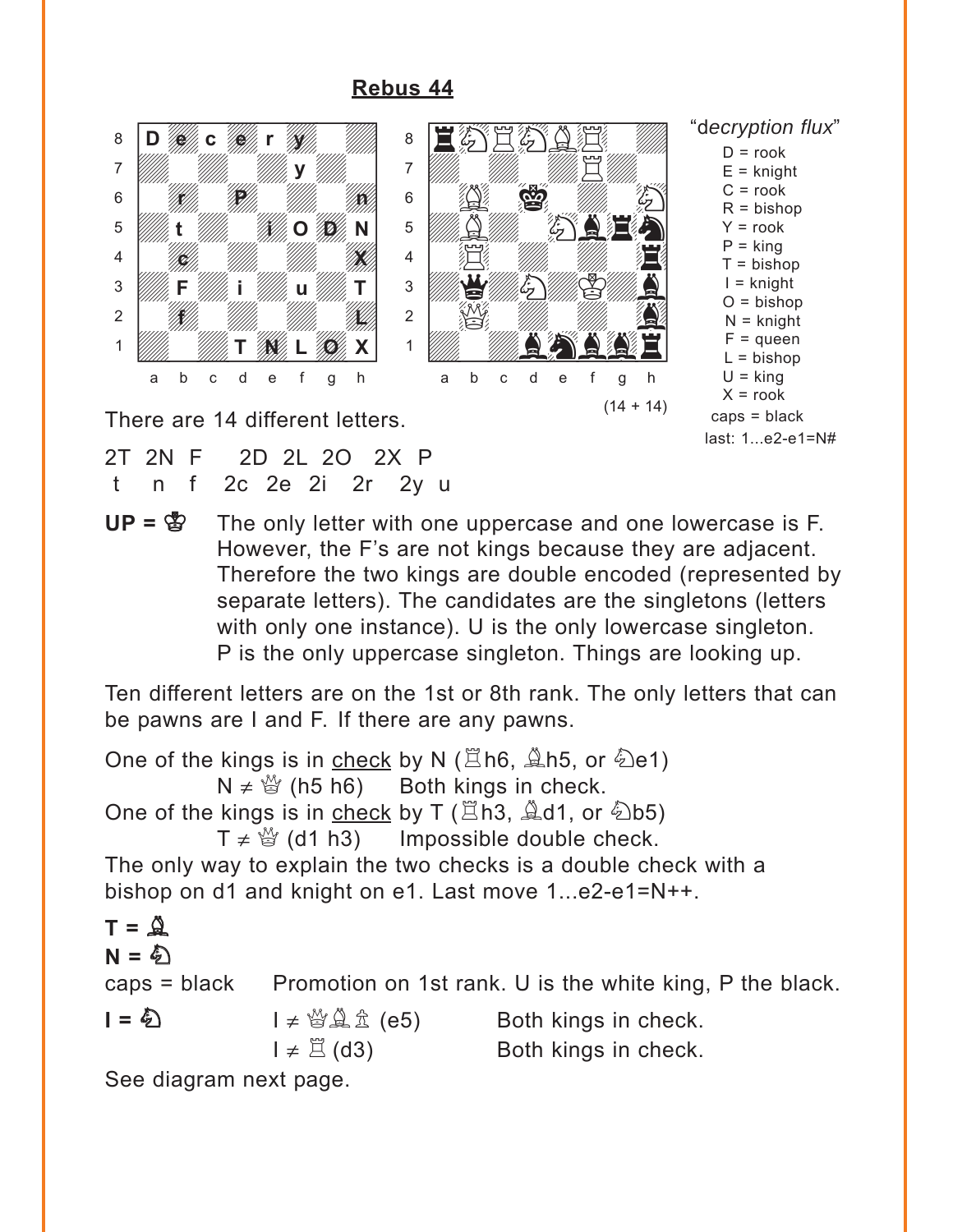Rebus 44 *continued*



*caps = black*

Now the identity of other letters is easily revealed. Pieces must be assigned to avoid checks. Only the F's require some retro thought.

| $D = \overline{\Xi}$                | $D \neq \mathcal{Q}(\mathcal{A})$ (a8)          | Triple check.        |
|-------------------------------------|-------------------------------------------------|----------------------|
|                                     | $D \neq \sqrt[\ell]{2}$ (g5)                    | Triple check.        |
| $E = 5$                             | $E \neq \mathcal{L}(\mathsf{d}8)$               | Both kings in check. |
|                                     | $E \neq \mathcal{Q}(b8)$                        | Both kings in check. |
| $C = \underline{\overline{z}}$      | $C \neq \mathcal{L}(\mathsf{b4})$               | Both kings in check. |
|                                     | $C \neq \bigcirc$ (c8)                          | Both kings in check. |
| $R = \overset{N}{\triangle}$        | $R \neq \mathcal{L}(\mathsf{C6})$               | Both kings in check. |
|                                     | $R \neq \textcircled{k}$ (e8)                   | Both kings in check. |
| $Y = \tilde{\Xi}$                   | $Y \neq \mathcal{L}(\mathcal{L})$ (f8)          | Both kings in check. |
|                                     | $Y \neq \mathcal{L}(f7)$                        | Both kings in check. |
| $L = \overset{\circ}{\mathfrak{A}}$ | L≠營買(f1)                                        | Triple check.        |
|                                     | $L \neq \overset{\wedge}{\Leftrightarrow}$ (h2) | Triple check.        |
| $Q = \mathbb{Q}$                    | O ≠ 營営 (f5)                                     | Triple check.        |
|                                     | $Q \neq \mathcal{L}(q1)$                        | Triple check.        |
| $X = \overline{z}$                  | $X \neq \mathcal{L}(\mathsf{h}1)$               | Triple check.        |
|                                     | $X \neq \mathcal{L}(h4)$                        | Triple check.        |

See diagram next page.

An *isogram* is a word or phrase in which each letter is only used once. As in 'decryption flux', 'counterplay', and 'multicoder'. Perfect choices for lettering a rebus.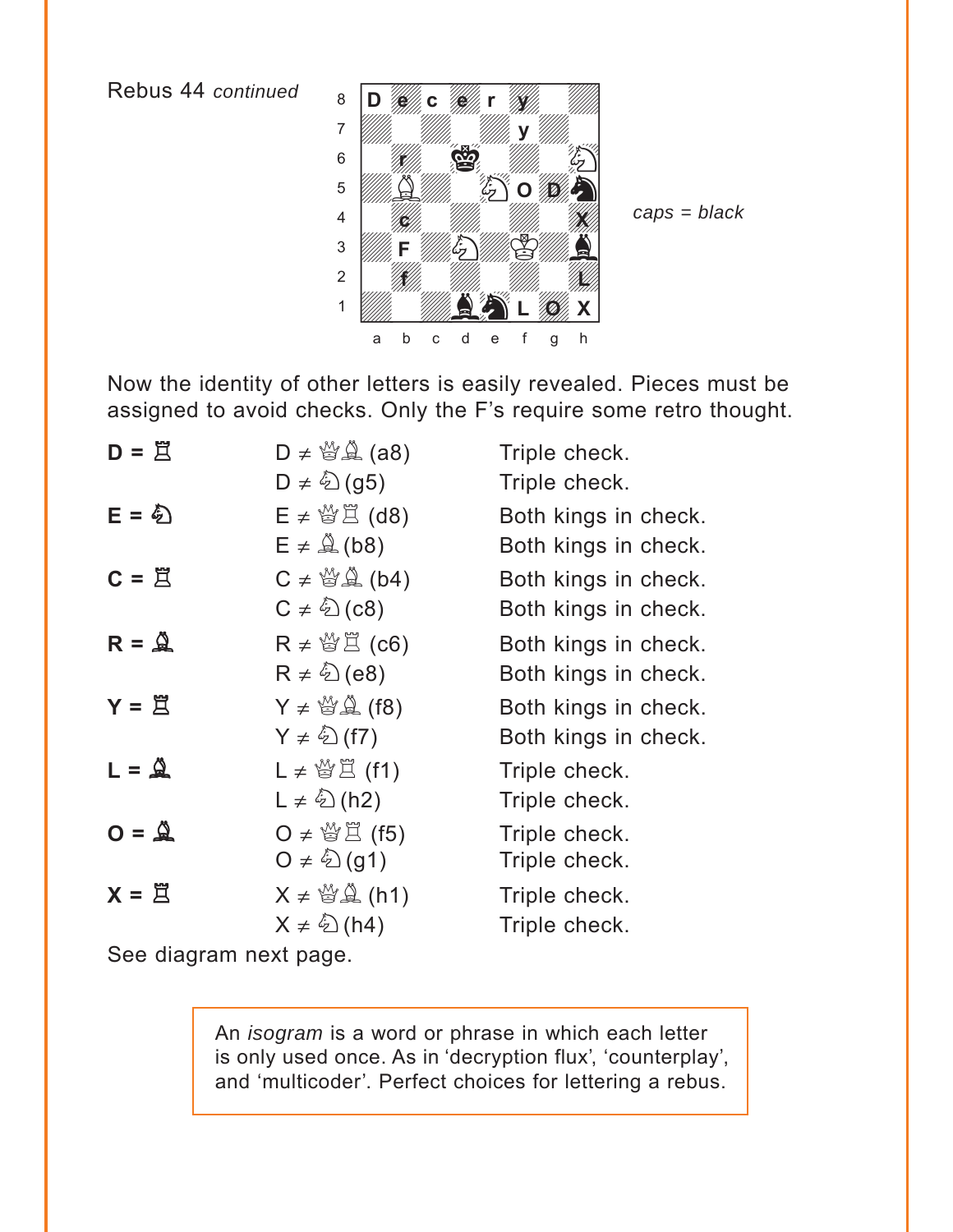Rebus 44 *concluded*



*caps = black*

Not counting the F's, there are 12 promoted pieces, 6 for each side. White: 2 rooks, 1 bishop, 3 knights; Black: 2 rooks, 4 bishops.

There are four missing pieces, two for each side. This is sufficient to account for 12 promoted pieces if all the missing pieces are pawns. Each 'pawn x pawn' capture can create three passers. Therefore

- 
- **<b>F**  $\neq \mathbb{Z} \triangleq \mathbb{Z}$  Too many promoted pieces (14).  $F \neq \hat{\mathbb{Z}}$  The missing pieces are 2 queens and and 2 pawns, insufficient to explain 12 promotions.

The last move is actually mate. 1...e2-e1=N#



*Darkness lurking in the murky depths.*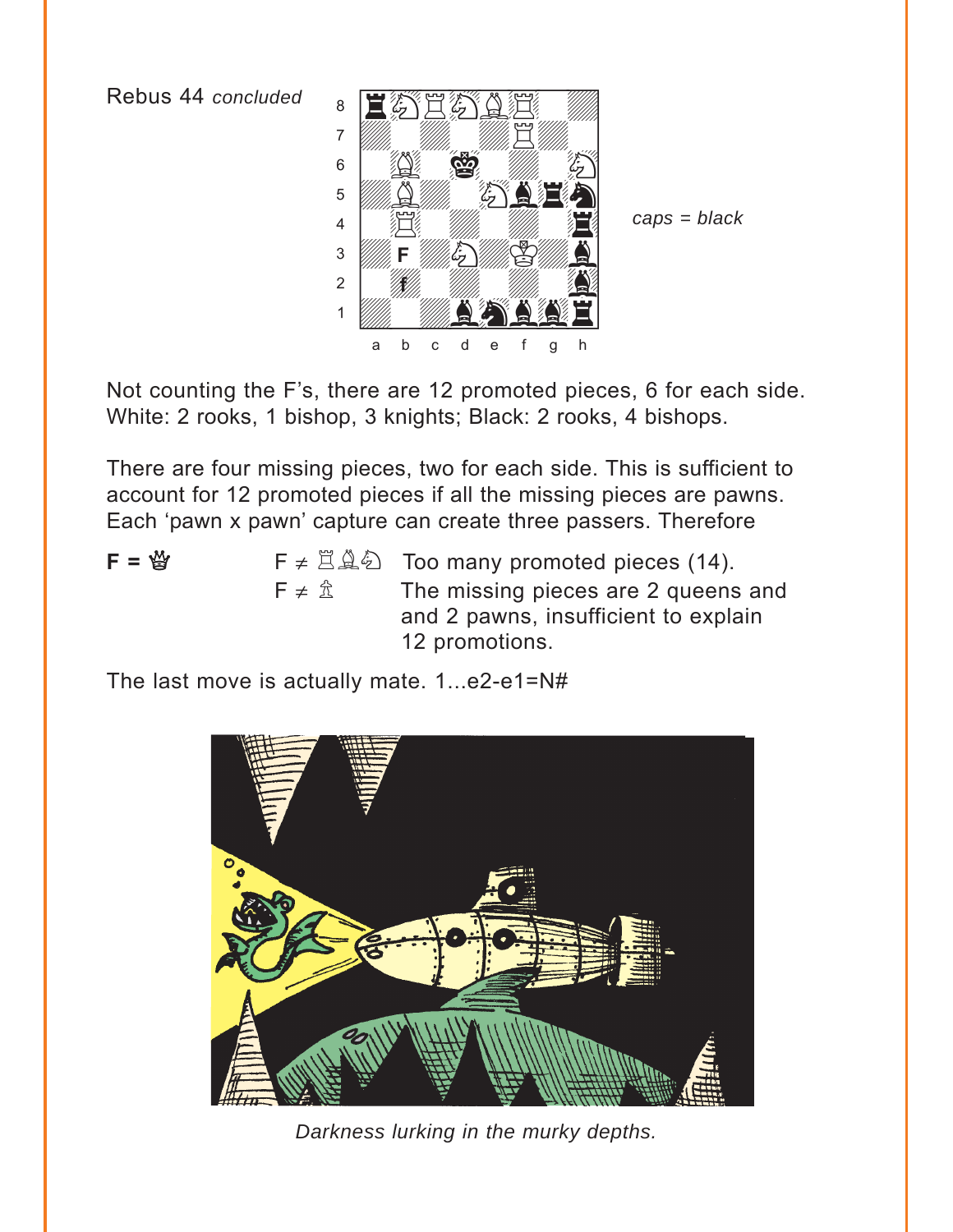<span id="page-24-0"></span>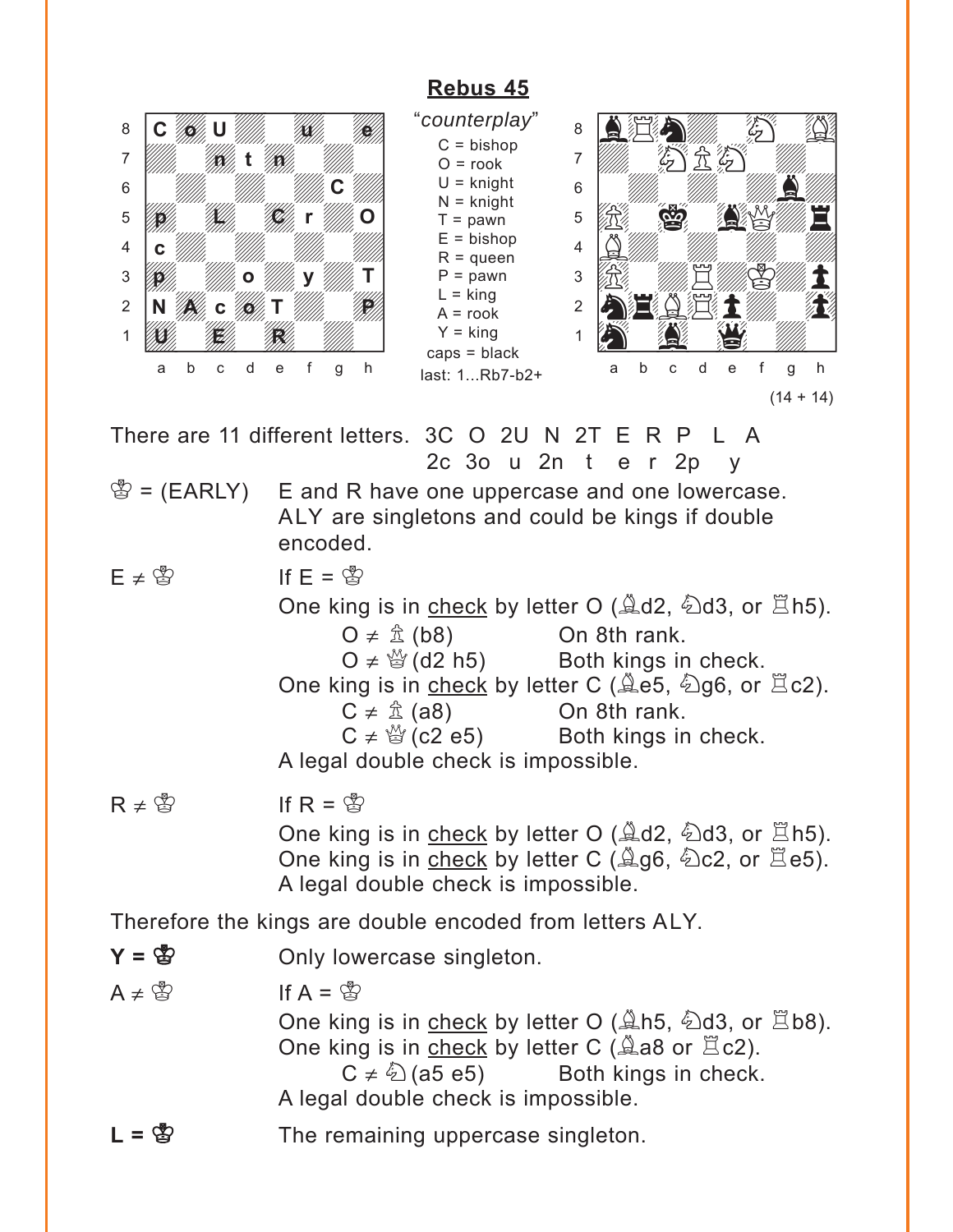

 $C = \mathbb{Q}$   $C \neq \mathbb{Q}$  (a8 c2) Both kings in check.

 $C \neq \textcircled{2}$  (a4 e5) Both kings in check.

 $C \neq \mathbb{E}$  (c2) Impossible check (c2). No last move.

The last move was not rook to c2. It could only move there from c3 or c4, where it would already give check.

No discovered checks are possible.

|  | If $O = \mathbb{Q}$ (Bc4-d3+) Both kings in check (h5).     |
|--|-------------------------------------------------------------|
|  | If $O = \bigotimes (Nc4-d2+)$ Impossible double check (d3). |
|  | If $P = \mathbb{Q}$ (Bc3-a5+) Impossible double check (a3). |

The king on f3 is in check from the bishop on a8.

| $P = \hat{\mathbb{Z}}$ | $P \neq \mathcal{L}(\mathsf{a}5)$ | Both kings in check.        |
|------------------------|-----------------------------------|-----------------------------|
|                        | $P \neq \mathcal{Q}(a3)$          | Both kings in check.        |
|                        | $P \neq \hat{\mathbb{Q}}$ (h2)    | Impossible double check.    |
| $T = \hat{\mathbb{Z}}$ | $T \neq \mathcal{L}(\mathsf{h}3)$ | Impossible double check.    |
|                        | $T \neq \mathcal{L}(e2)$          | Impossible double check.    |
|                        | $T \neq \mathcal{L}(d7)$          | Both kings in check.        |
| $caps = black$         | If caps $=$ white                 | Impossible check (pawn e2). |

See updated diagram next page.

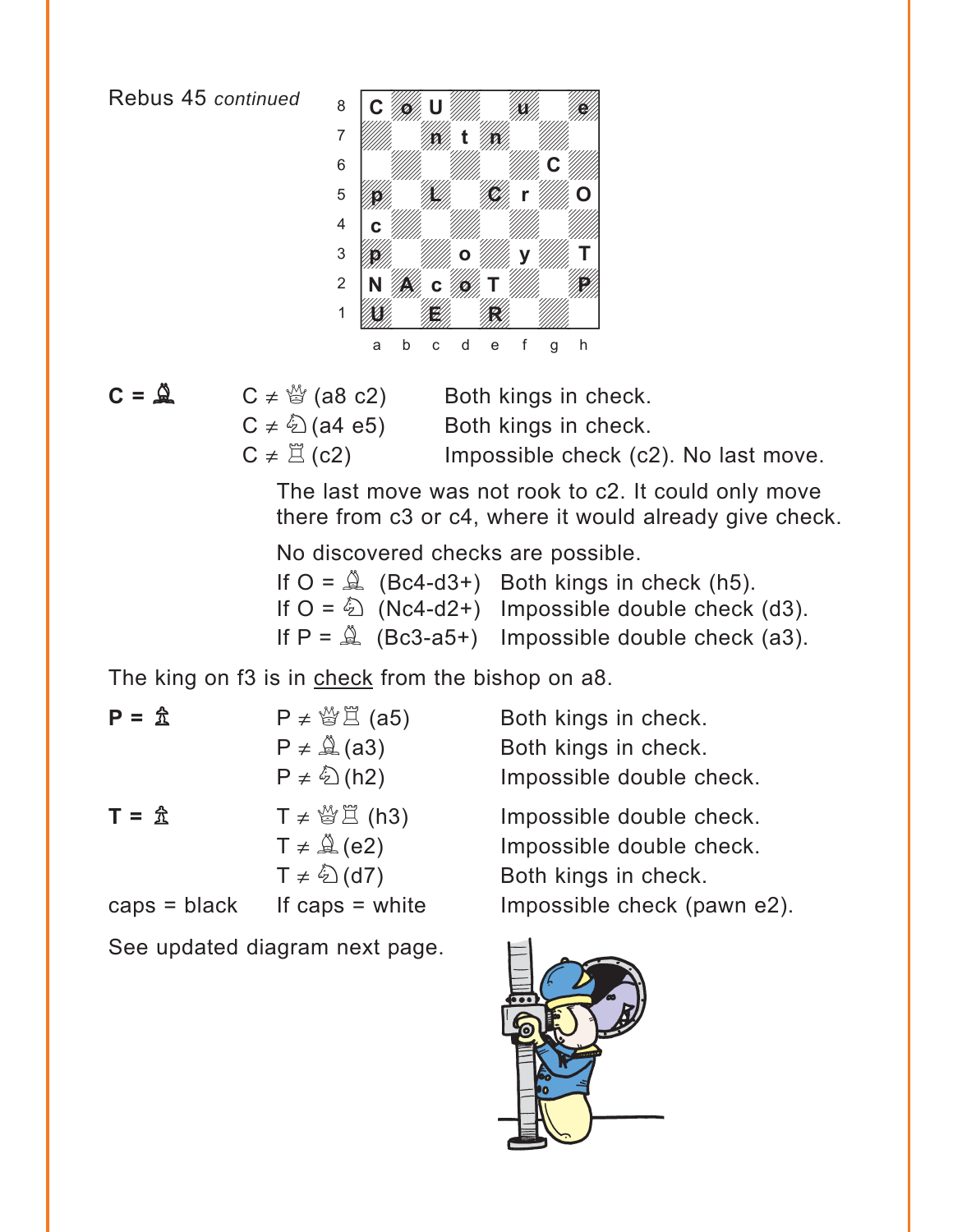

 $O \neq \mathcal{B}(\mathbb{A})$  (h5) Impossible double check.

*caps = black*

$$
O = \Xi
$$

$$
N = \bigotimes \qquad N \neq \bigotimes^{\omega} \mathcal{L} \quad (e
$$

 $O \neq \textcircled{2}$  (d3) Both kings in check. 7) Both kings in check.

 $N \neq \mathbb{Z}$  (c7) Both kings in check.

 $N \neq \hat{\mathbb{Z}}$  Too many pro-passers. See diagram.



*caps = black*

There are 4 missing pieces, two for each side. This is insufficient to explain the pawn formation.

The doubled h-pawns required one capture by Black.

The three pawns on the a-file required a minimum of two captures, one by White (axb) and one by Black (...bxa).

The inverted pawns on the e-file (white above black) required one capture, by White since Black has already made two captures.

This accounts for all missing pieces. However, two more captures are necessary to explain the missing black c-pawn and d-pawn. Therefore,  $N \neq \hat{\mathbb{Z}}$ .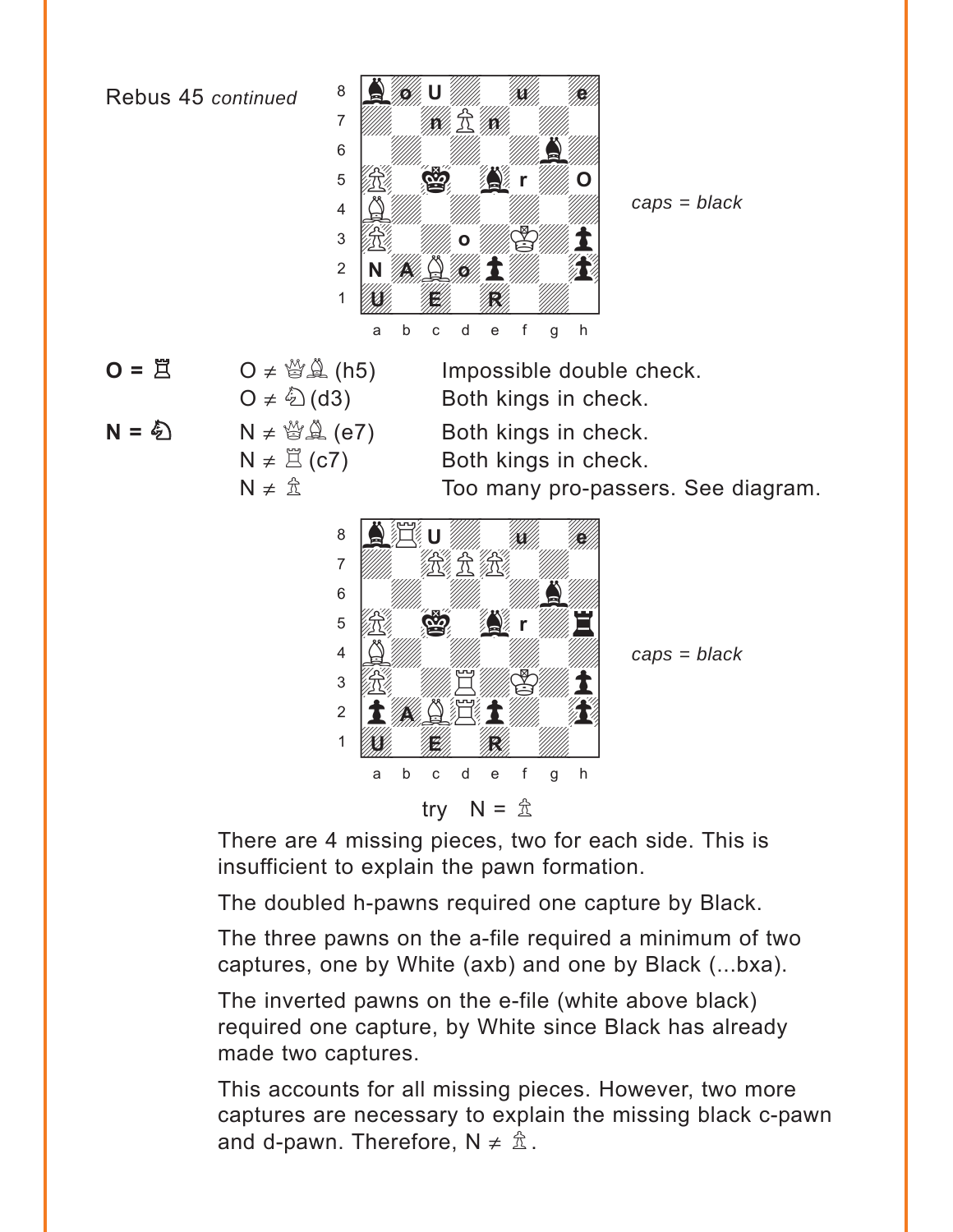

*caps = black*

**A** =  $\Xi$  The discovered check 1...Rb7>b2 is the only way to explain the check by the black bishop on a8. The last move was not 1...Kc6-c5+ or 1...Kd5-c5+ because the black king would be in an impossible double check on c6 or in triple check on d5.



*caps = black*

There are 4 missing pieces, two for each side.

One was captured by a white pawn on the a-file.

One was captured by a black pawn on the h-file.

One capture is necessary to explain the missing c-pawns.

One capture is necessary to explain the missing f-pawns.

This closes the material balance. No other captures are possible.

All missing pawns must be accounted for.

The black a-pawn was captured by a white pawn, otherwise it would still be on the a-file.

The white h-pawn was captured by a white pawn, otherwise it would still be on the h-file.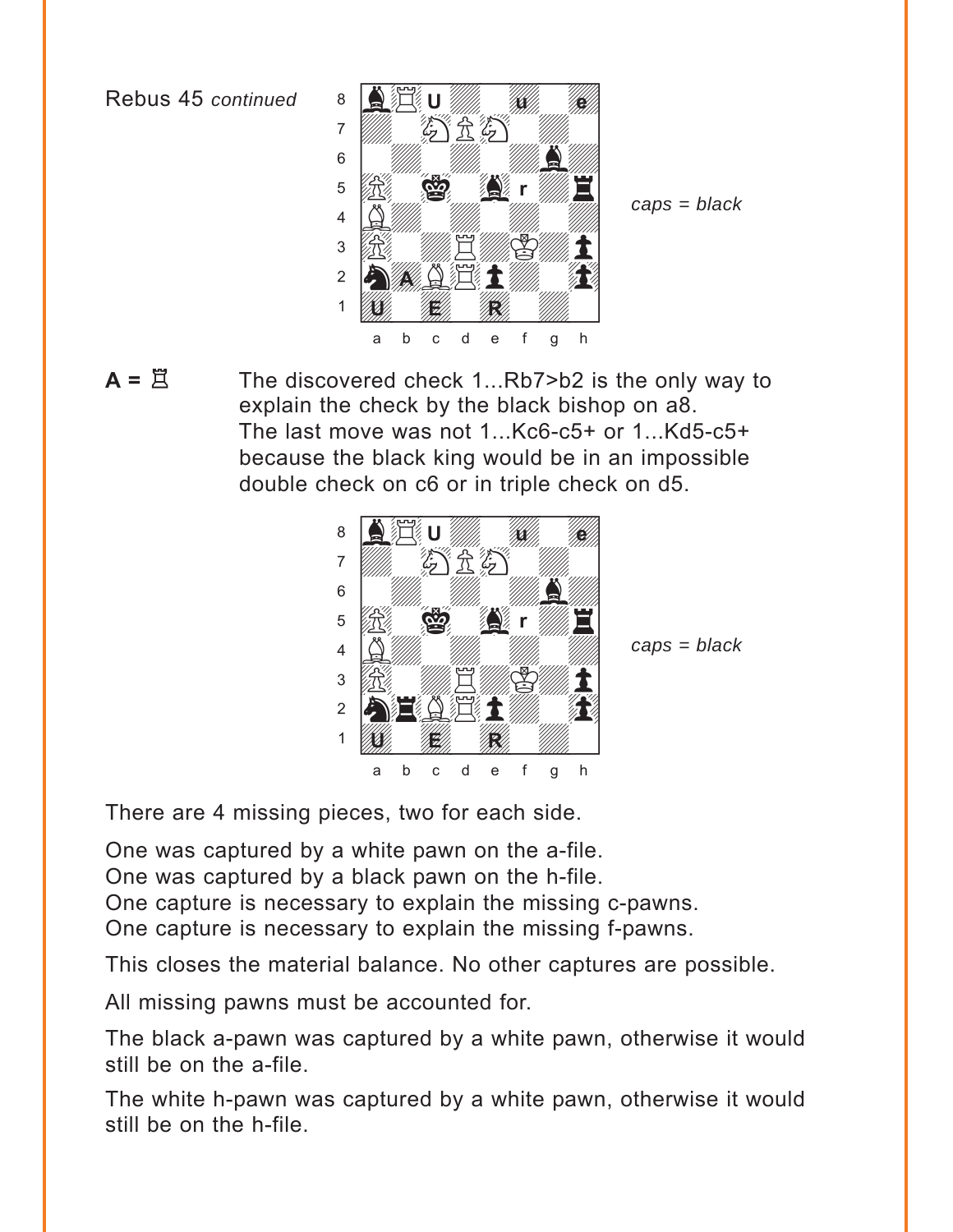Rebus 45 *concluded*

The 6 missing pawns on the cdef-files can be explained by two captures only if both sides made a 'pawn x pawn' capture, either white cxd and black ...fxe or white exf and black ...dxc.

(The capture of an officer would not suffice to clear a path for all missing pawns.)

Therefore, all 4 missing pieces are pawns. There are 6 pawns on the board, so there can be at most 6 promoted pieces.



- RUE =  $(\mathcal{B}\hat{\mathbb{Q}}\hat{\mathbb{Q}})$  Currently White is missing a queen and dark-square bishop. Black is missing a queen and knight. If these pieces are not assigned to RUE, then there will be more than 6 promoted pieces.
- $R = \mathcal{Q}$  R  $\neq$   $\mathcal{Q}$  (f5) White must have a dark-square bishop.
	- $R \neq \hat{\mathbb{Q}}$  (e1) Impossible double check.
- **U** =  $\bigcirc$  U ≠  $\bigcirc$  (c8) Given the various 'pawn x pawn' captures, possible promotions by Black could have occurred on b1, c1, or e1. Only b1 is a light square. Black already has one promoted light-square bishop (a8 or g6) and cannot have another.  $E = \mathbf{Q}$



The position is legal. Each side has 3 passed pawns and 3 promoted pieces, for a total of 12 pro-passers, which are adequately explained by the 4 missing pawns.

The last move was the non-capture 1...Rb7-a2+.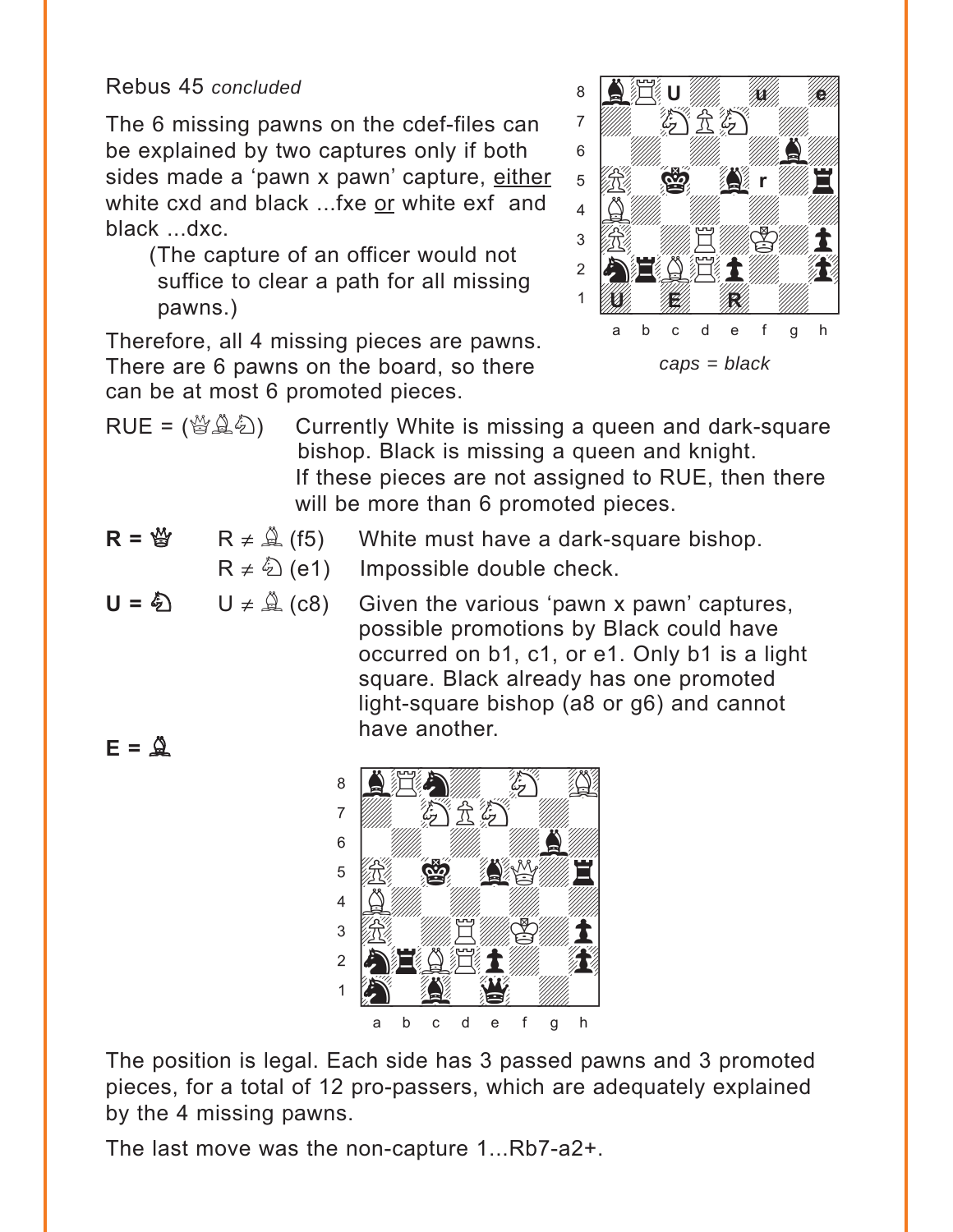<span id="page-29-0"></span>

"*comet*"  $C =$  king  $O =$  rook  $M = bishop$  $E =$ queen knight  $T =$  pawn caps = white last move: 1...Rh8xg8+



 $\mathcal{L} = (MC)$  Only letters with uppercase and lowercase.

 $M \neq \overset{\circ}{\mathbb{E}}$  If  $M = \overset{\circ}{\mathbb{E}}$ 

E is ambiguous.

If E is not ambiguous.

 $E \neq \mathcal{B} \nsubseteq$  (c1 d3) Impossible double check.  $E \neq \mathcal{Q}$  (d4 e1) Impossible double check.  $E \neq \hat{\mathbb{Q}}$  (d1 d5) Impossible double check.  $E \neq \hat{\mathbb{Z}}$  On 1st rank.<br>  $F = \emptyset$  ? No piece can be a No piece can be assigned to  $E$ . O is not ambiguous. There are 5 letters, so only one letter can be ambiguous.  $O = \Box$   $O \neq \mathcal{Q}(\mathcal{Q})$  (d7 g8) Impossible double check.  $Q \neq \hat{Q}$  (c7 g7) Impossible double check.  $\mathsf{O} \neq \hat{\mathbb{Z}}$  On 8th rank. The king on e6 is in check by the rook on g6.  $T = \hat{\triangle}$   $T \neq \hat{\triangle} \hat{\triangle}$  (b2 b4) Both kings in check.  $C = \mathbb{Q}$   $C \neq \mathbb{Q}$  (e3) Impossible double check.

$$
C \neq \frac{\hat{\pi}}{2}
$$
 On 8th rank.  
\n
$$
E = \emptyset ? \qquad E \neq \frac{\hat{\pi}}{2}
$$
 (d3 d4) Both kings in check.  
\nOn 1st rank.

No piece can be assigned to E. So  $M \neq \mathcal{B}$ .

 $C = \mathfrak{B}$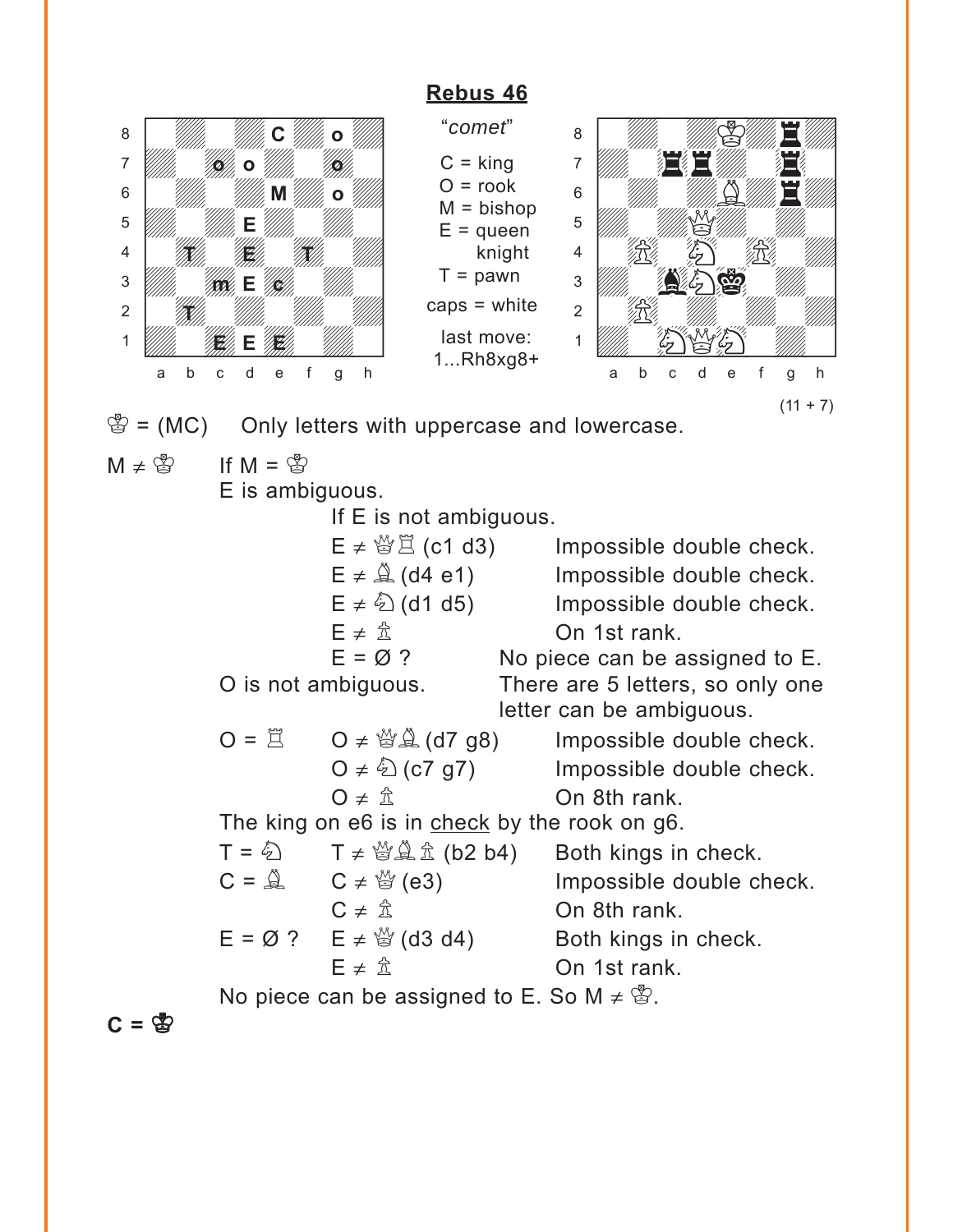

# $C = \mathfrak{B}$

E is ambiguous. If E is not ambiguous.  $E \neq \frac{M}{2}$  (d3 e1) Impossible double check.  $E \neq \mathcal{Q}$  (c1 d4) Impossible double check.  $E \neq \hat{\triangle}$  (d1 d5) Impossible double check.  $E \neq \hat{\mathbb{Z}}$  On 1st rank.  $E = \emptyset$  ? No piece can be assigned to E. O is not ambiguous. With 5 letters, only one can be ambiguous.  $\mathbf{O} = \mathbf{\ddot{R}}$   $\mathbf{O} \neq \mathbf{\ddot{B}} \mathbf{\ddot{A}}$  (d7 g6) Impossible double check.  $O \neq \mathcal{L}$  (c7 g7) Impossible double check.  $\mathsf{O} \neq \hat{\mathbb{Z}}$  On 8th rank. The king on e8 is in check by the rook on g8.  $E = \frac{M}{Q}$  M  $\neq \frac{M}{Q}$  (e6) Both kings in check.  $T \neq \frac{M}{Q}$  (f4) Both kings in check. There are 5 letters and one is ambiguous (E), so all 6 types of pieces are on the board. E is the only remaining option. E is ambiguous. Some E's are queens, some E's are a different piece.  $E/c1 \neq \mathcal{B}\mathcal{L}$  Both kings in check.  $E/c1 \neq \hat{\mathbb{Z}}$  On 1st rank. E/c1 =  $\hat{D}$  So E's are queens and knights. Pieces are assigned to avoid checks.  $E/d3/d4/e1 = \frac{1}{2}$  $E$ /d1/d5 =  $\frac{M}{M}$  $T = \hat{\mathbb{Z}}$   $T \neq \hat{\mathbb{Z}}$  (f4) Both kings in check.  $M = \mathbb{R}$  The final letter is the final piece. caps = white If caps = black Both kings in check (pawn  $f4$ ). last move 1...Rh8xg8+ The type of piece captured is indeducible.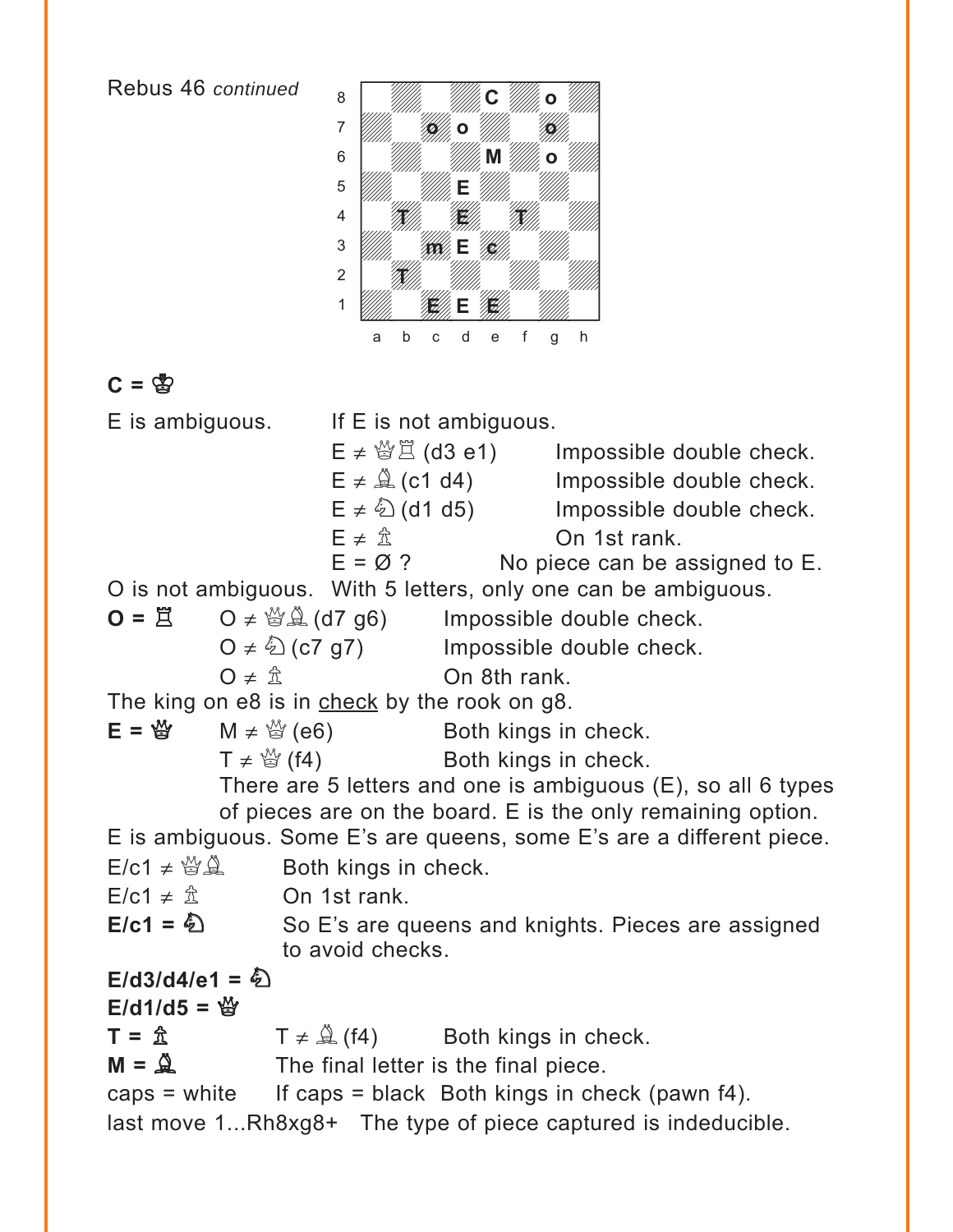<span id="page-31-0"></span>

|                                       |                                                                 | RADUS 47              |                                                             |
|---------------------------------------|-----------------------------------------------------------------|-----------------------|-------------------------------------------------------------|
| 8                                     |                                                                 | "Neo"                 | 8                                                           |
| 7                                     |                                                                 | $N = root$            | 7                                                           |
| 6                                     |                                                                 | bishop                | 6                                                           |
| 5                                     |                                                                 | $E =$ king            | 5                                                           |
| 4                                     |                                                                 | knight<br>$O =$ queen | 4                                                           |
| 3                                     |                                                                 | pawn                  | 3                                                           |
| $\overline{c}$                        | Ε                                                               | caps $=$ white        | $\overline{2}$                                              |
| 1                                     |                                                                 | last move:            | 1                                                           |
|                                       |                                                                 | 1 $h2xg1 = Q +$       |                                                             |
| b<br>d<br>Ć<br>a                      | h<br>è<br>q                                                     |                       | h<br>b<br>d<br>a<br>e<br>C<br>q                             |
| $E = \bigcirc$                        | Only letter with upper and lower case.                          |                       | $(14 + 16)$                                                 |
| $E/g2 = \circledS$                    | E/e2 $\neq$ \& Adjacent to both lowercase E's.                  |                       |                                                             |
| $E/d2 =$ 땅                            | $E/f1 \neq$ $\otimes$ Adjacent to E/g2.                         |                       |                                                             |
|                                       | The E's on e2 and f1 must be a different type of piece.         |                       |                                                             |
| $E/e2/f1 = \frac{E}{2}$               | $E \neq \mathcal{L}(\mathbf{f}1)$                               | Impossible check.     |                                                             |
|                                       | $E \neq \mathbb{E}$ (e2) Impossible check.                      |                       |                                                             |
|                                       | $E \neq \hat{\mathbb{Z}}$ (f1)                                  | On 1st rank.          |                                                             |
| $N/d1 = \mathcal{Q}$                  | $N/d1 \neq \frac{36}{2}$ Impossible check.                      |                       |                                                             |
|                                       | $N/d1 \neq \hat{\mathbb{Z}}$                                    | On 1st rank.          |                                                             |
| O/g1 = (營営) O/d1 ≠ $\hat{\mathbb{Z}}$ |                                                                 | On 1st rank.          |                                                             |
|                                       | The king on g2 is in check by the O on g1.                      |                       |                                                             |
| $O/f2 = \frac{A}{A}$                  | O/f2 $\neq$ $\frac{10}{2}$                                      |                       | Impossible double check.                                    |
| $N/e3 = \Xi$                          | $N/e3 \neq \mathcal{B} \mathcal{L}$                             | Both kings in check.  |                                                             |
|                                       | $N/c2 = \mathbb{Q}$ $N/c2 \neq \mathbb{Z}$ Both kings in check. |                       |                                                             |
| O/g1 = $\frac{16}{3}$                 |                                                                 |                       |                                                             |
|                                       | O/c1/e1 = ៉ូ $O/c1/d1 \neq \hat{\mathbb{Z}}$ On 1st rank.       |                       |                                                             |
|                                       |                                                                 |                       | last move $1h2xg1=Q+$ Only explanation for the queen check. |
| caps = white Promotion on 1st rank.   |                                                                 |                       |                                                             |

Comet NEOWISE was visible in the northern hemisphere during July 2020. The wise part of its name comes from *Wide-field Infrared Survey Explorer,*  the telescope used to discover it. 'NEO' stands for "near-Earth object". Its closest approach to our planet was over 100 million kilometres. Near enough!

The nucleus of the comet, made of rock and ice, has a diameter of 5 km. Its tail is a stream of dust and gas, released by solar radiation as the comet approaches the sun. With an orbital period of nearly seven millennia, Neo will return to our skies around the year 8820. If we are still alive.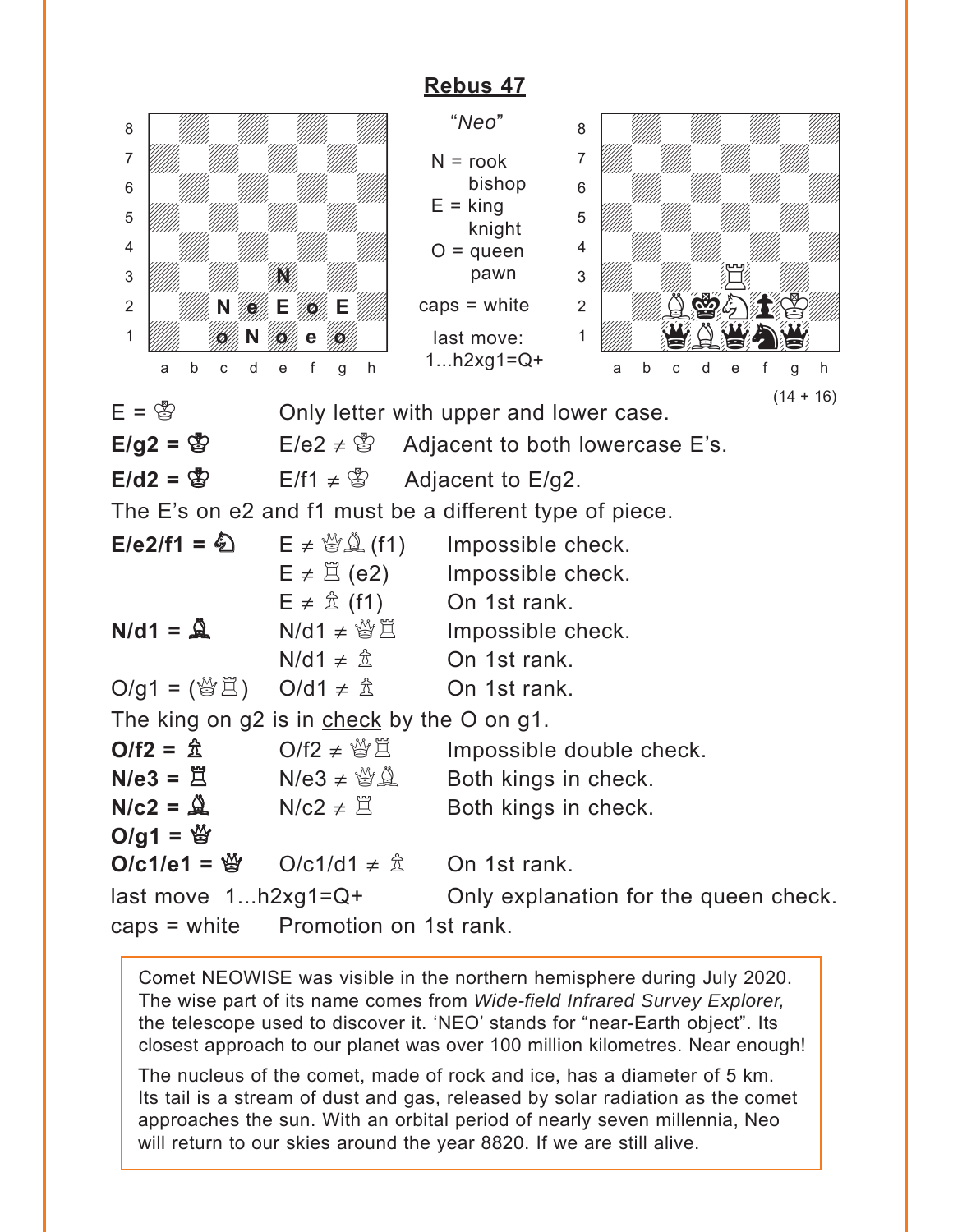<span id="page-32-0"></span>

Letter count: 13 uppercase, 16 lowercase 7A 10a, 3P 3p, 2Z 2z, 1B 1b

The sequence of proofs in the following argument goes as follows:

```
1. A = \hat{R}2. caps = white
3. The 3 missing pieces are pawns.
4. P = \mathcal{Q}5. B = \frac{M}{2}6. Z = (\Xi \text{ or } \&)7. P = \circledcirc8. P/e3 = \frac{8}{9} and P/b4 = \frac{8}{9}9. Z = \Xi and A = \tilde{Q}10. last move: 1...e4xf3++ e.p. and P/b6 = \frac{B}{2}
```
There are 29 pieces on the board. So there were three captures. Even if all captures were of the 'pawn x pawn' type, this could only affect 6 files. The pawns on the other 2 files must have remained intact, with the white pawn below its black counterpart.

Furthermore, the three 'pawn x pawn' captures must have occurred in three separate "sectors". Each sector consists of two adjacent files. The two 'intact pawn' files cannot be part of a 'pawn x pawn' sector.

To unmask the pawns, we need only identity which letters fulfill the requirement of having two files with intact pawns and three 'pawn x pawn' sectors. There are three possibilities to look at.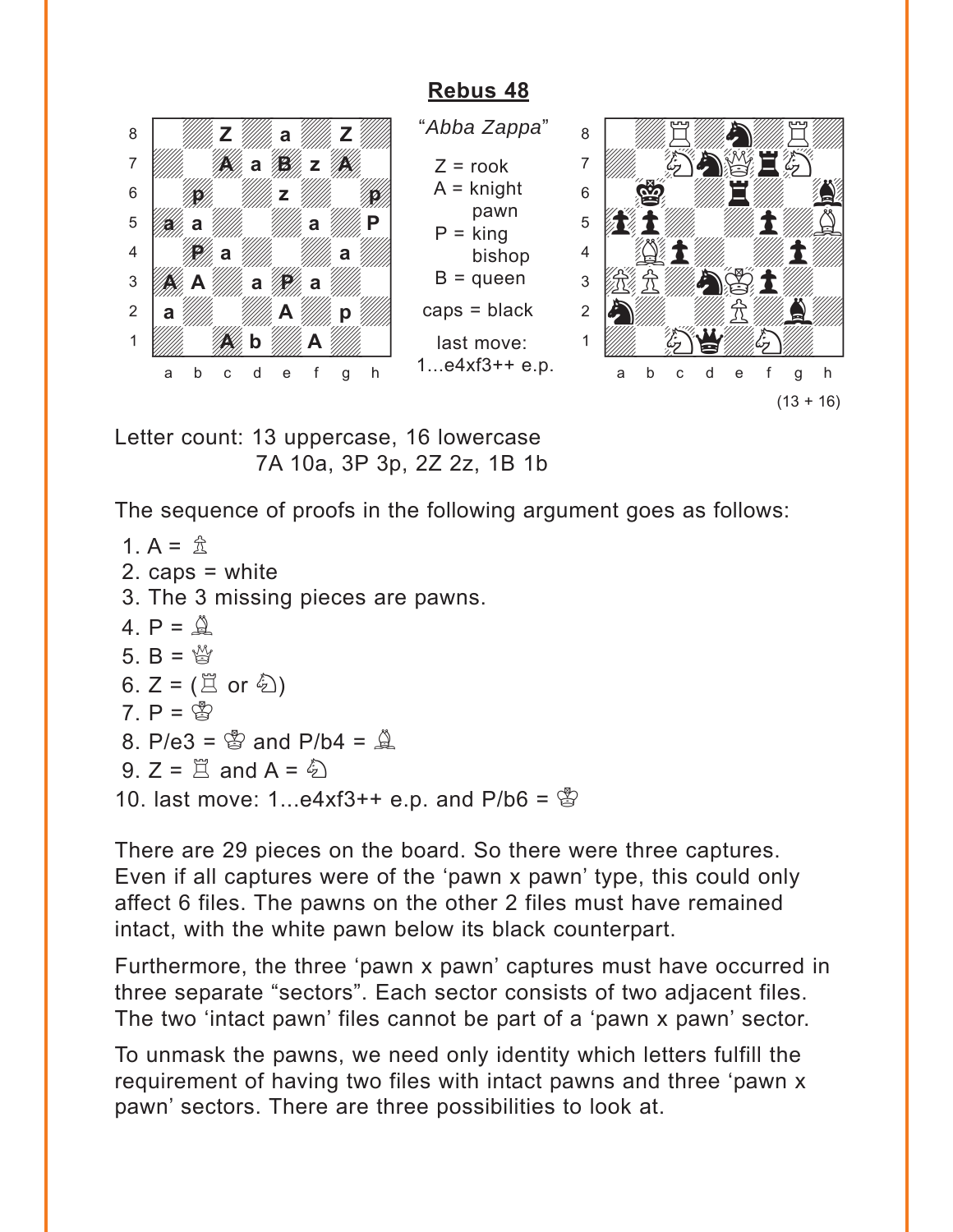

 $P \neq \hat{\mathbb{Z}}$  On the b-file and h-file, the uppercase P is below the lowercase P. However, the other 6 files are split unevenly, with one to the left of the b-file. The 6 files cannot be divided into 3 separate sectors of adjacent files. Hence, the P's are not the pawns.

 $A = \hat{\mathbb{Z}}$  But colours affect which files have intact pawns.

If caps = black. There are three files (acg) on which a lowercase A is below an uppercase A. However, the spacing of these files makes it impossible for them to be the files with intact pawns.

If all three files (acg) have intact pawns, 4 captures were necessary. One to remove a pawn from the b-file, one from the h-file, and two from the def-files. If only two of the acg-files have intact pawns, the other 6 files are split into uneven groups. If the ac-pawns are intact, the other files are split 1/5. If ag-pawns are intact, 5/1. If cg-pawns are intact, 2/3/1. None of these splits can be divided into 3 sectors of adjacent files. So caps  $\neq$  black.

- **caps = white** On the a-file and b-file, an uppercase A is below a lowercase A. The other files can be divided into 3 sectors: cd, ef, gh. Each 'pawn x pawn' capture took place in one of those sectors.
- $A/a3/a5/b3/b5 = \text{?}$  The intact pawns. Some of the other A's may also be pawns. Those on the 1st and 8th rank must obviously be officers. Also, the one on a2 must be an officer. Otherwise 2 extra captures would be necessary.

**All 3 missing pieces are white pawns.** If one missing piece was an officer, there would have to be a third file with intact pawns.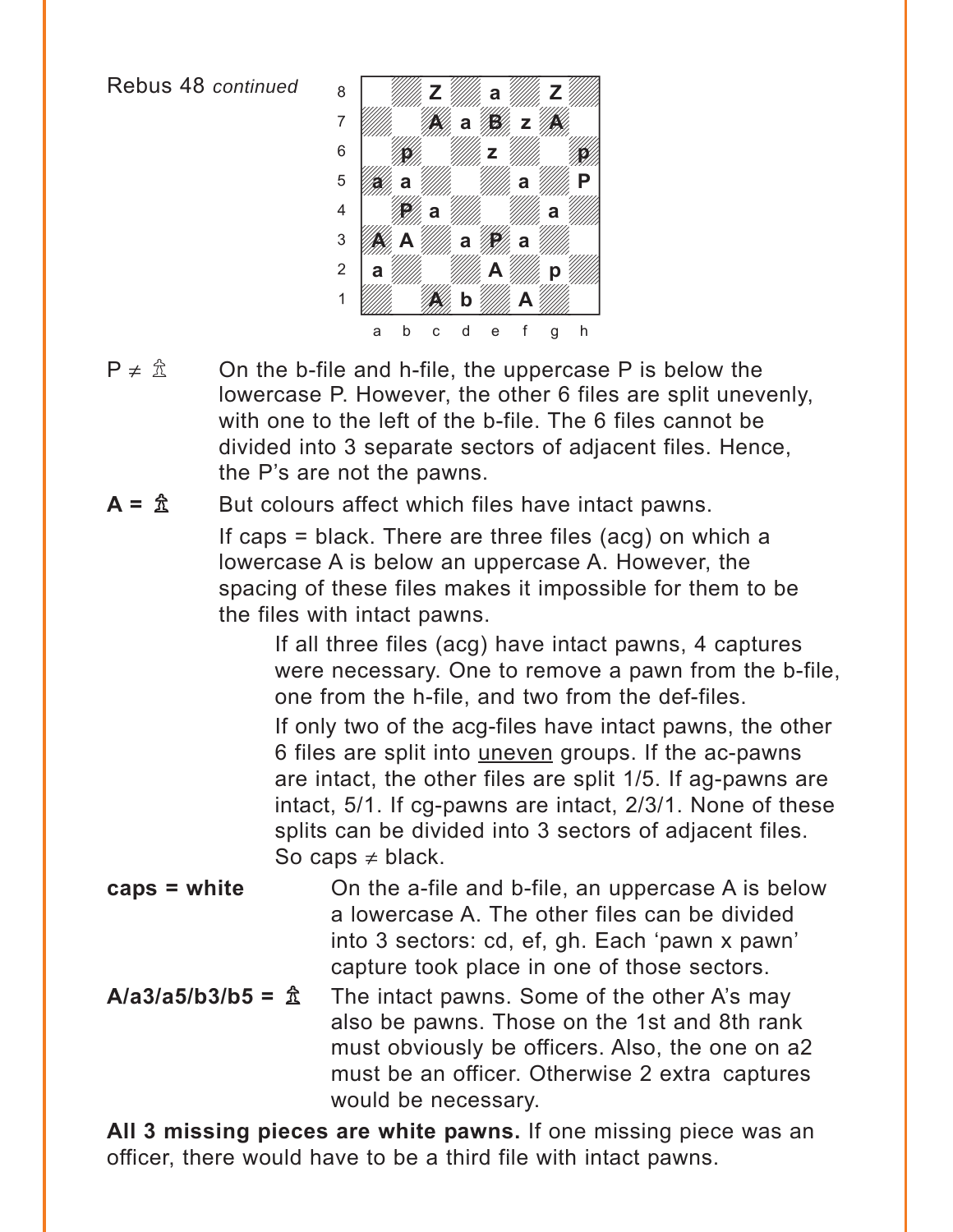Rebus 48 *continued* Updated diagram.



*caps = white*

Since the only missing pieces are pawns, both sides must have at least one bishop of each colour.

- $A \neq \mathbb{A}$  All remaining lowercase A's (white) are on light squares.
- $B \neq \mathcal{Q}$  There is only one lowercase and one uppercase B.
- $Z \neq \hat{A}$  All Z's are on light squares.
- $P = \mathbf{\mathbf{\mathbf{\mathbf{\mathbb{R}}}}}$
- $P/g2 = \mathcal{Q}$  The only lowercase P on a light-square.
- **P/h5 =** B The only uppercase P on a light-square.
- B  $\neq$  ( $\mathbb{Z}\hat{\otimes}$ ) There is only one B of each case. There must be two rooks and two knights for each side.
- $B \neq \mathbb{S}$  If  $B = \mathbb{S}$  P =  $\hat{\mathbb{A}}$ , so AZ =  $(\mathbb{E}\hat{\mathbb{A}})$ .
	- If  $A = \Box$  Triple check (c1 e8 f1). If  $A = \hat{Q}$  Then  $Z = (\hat{Q} \text{ or } \hat{\Xi})$

Impossible double check (e6 f7).

**B** = 營 Time to refresh our picture.



*The winner takes it all.*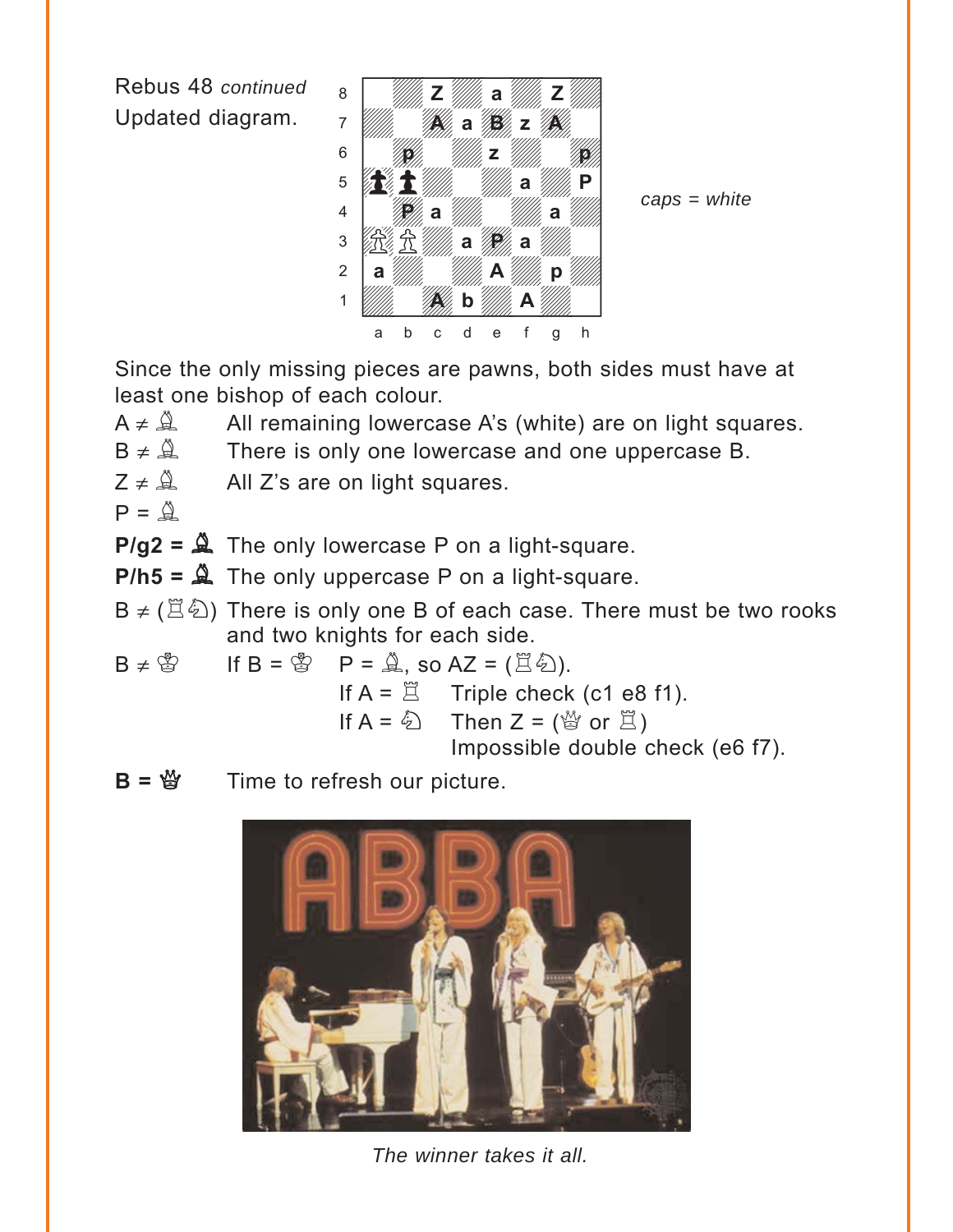

*caps = white*

- $Z \neq \mathcal{Z}$  If  $Z = \mathcal{Z}$  After assigning kings, there is one Z of each case remaining. They cannot be rook or knight because there must be two rooks and two knights for each side.
- $Z = (\mathbb{Z} \text{ or } \mathbb{Z})$
- A  $\neq$   $\mathbb{S}$  Disregarding the pawns on a3 and b3, there are five uppercase A's. None can be his majesty.
- A/e2  $\neq$   $\mathbb{S}$  Impossible check ( $\mathbb{S}$ d1). The last move was not 1...d2-d1=Q+ (or 1...c2xd1=Q+) because that would mean the original black queen is on the board elsewhere, but that is impossible since only  $B = \mathcal{B}$ .  $A/c1 \neq \mathcal{B}$  Impossible check ( $\mathcal{B}$ d1).
- $A/f1 \neq \mathcal{B}$  Impossible double check ( $\mathcal{B}d1 \triangleq g2$ ).
- $A/C7 \neq \mathcal{B}$  Check (b6). If A =  $\mathcal{B}$ , then all P's are bishops Some A =  $(\mathbb{Z}$  or  $\mathbb{Z})$ . A's on the 1st and 8th ranks cannot be pawns. If  $A = \&set (e8)$  Impossible double check. If  $A = \Box$   $Z = \bigodot (e6)$ Impossible double check.  $A/g7 \neq \mathcal{B}$  Check (h6).

If  $A = \triangle$  (e8) Impossible double check. If  $A = \Box$   $Z = \bigodot (e6)$ Impossible double check.

#### $P = \bigotimes$

The picture is starting to come into focus.

 $P = \bigotimes_{i=1}^{\infty} A_i$  B =  $\bigotimes_{i=1}^{\infty} Z = (\Xi \text{ or } \hat{\xi})$  A =  $\hat{\Sigma}$  and  $(\Xi \text{ or } \hat{\xi})$  caps = white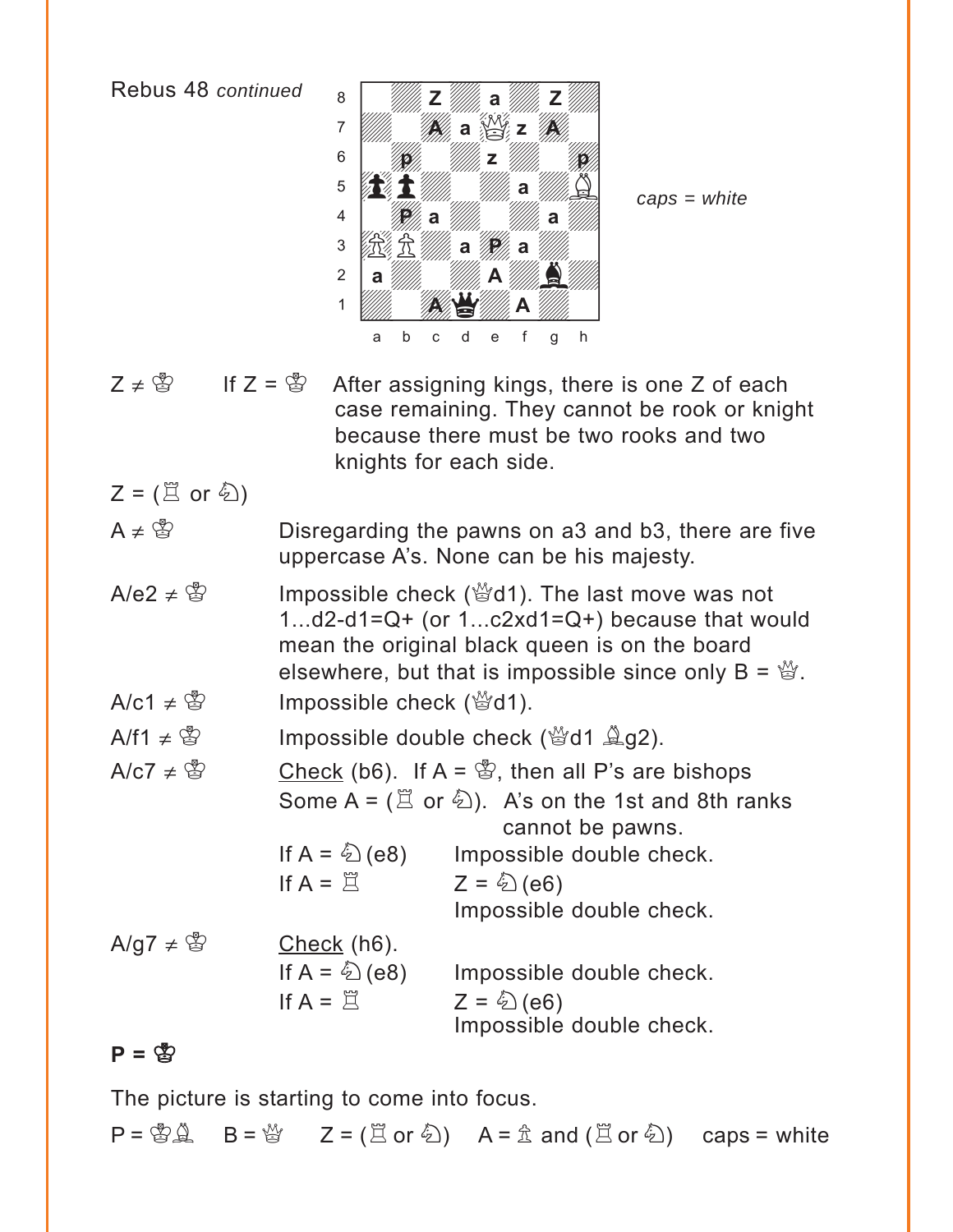

*caps = white*

| $P/b4 \neq \circledS$ | If $P/b4 = \frac{8}{3}$              | Check $(\hat{\mathbb{Z}}$ a5).             |
|-----------------------|--------------------------------------|--------------------------------------------|
|                       | If A = $\stackrel{\&}{\otimes}$ (a2) | Impossible double check.                   |
|                       |                                      | A/a2 is not a pawn because two             |
|                       |                                      | more captures would be needed.             |
|                       | If $A = \tilde{\Pi}$                 | $7 = 5$                                    |
|                       |                                      | Both kings in check ( $\&$ c8 or $\&$ g8). |
|                       |                                      | Either P/b6 or P/h6 is king.               |

 $P/b4 = \mathcal{Q}$ 

**P/e3 = <a>** The white king on e3 is in check by a black bishop on b6 or h6.

 $\circled{2}$  = P/b6 or P/h6

| $Z \neq \mathcal{L}$ | If $P/b6 = \frac{B}{B}$ | $Z \neq \mathcal{L}$ | Both kings in check $(\&$ c8).              |
|----------------------|-------------------------|----------------------|---------------------------------------------|
|                      | If $P/h6 = \circledS$   | $Z \neq \mathcal{L}$ | Both kings in check $(\textcircled{2}$ g8). |
|                      |                         |                      |                                             |

 $Z = \Xi$  The white king on e3 is in check by the black rook on e6.

Double check! As so often happens in problem chess, it can only be explained by an *en passant* capture. But in this position, there are two e.p.'s to consider.

| $A = \& \hat{\mathbb{E}} \&$           | On 1st or 8th rank.                                                |
|----------------------------------------|--------------------------------------------------------------------|
| $A/a2 = \& \qquad \qquad$              | On 1st or 8th rank.                                                |
| $A/a2 = \& \qquad \qquad$              | If A/a2 = $\hat{\mathbb{E}}$ , two additional captures are needed. |
| $A/c4 = \& \qquad A/c4 \neq \& \qquad$ | Triple check ( $\& c4$ ).                                          |
| $A/f5 = \& \qquad A/f5 \neq \& \qquad$ | Triple check ( $\& f5$ ).                                          |
| $A/g4 = \& \qquad A/g5 \neq \& \qquad$ | Triple check ( $\& g5$ ).                                          |
| $A/c7 = \& \qquad A/c7 \neq \& \qquad$ | Inverted pawns (white c7, black c4)                                |
| $A/g7 = \& \qquad A/g7 \neq \& \qquad$ | Inverted pawns (white g7, black g4)                                |
| $A/g7 = \& \qquad A/g7 \neq \& \qquad$ | Inverted pawns (white g7, black g4)                                |

The next diagram paints a clearer picture.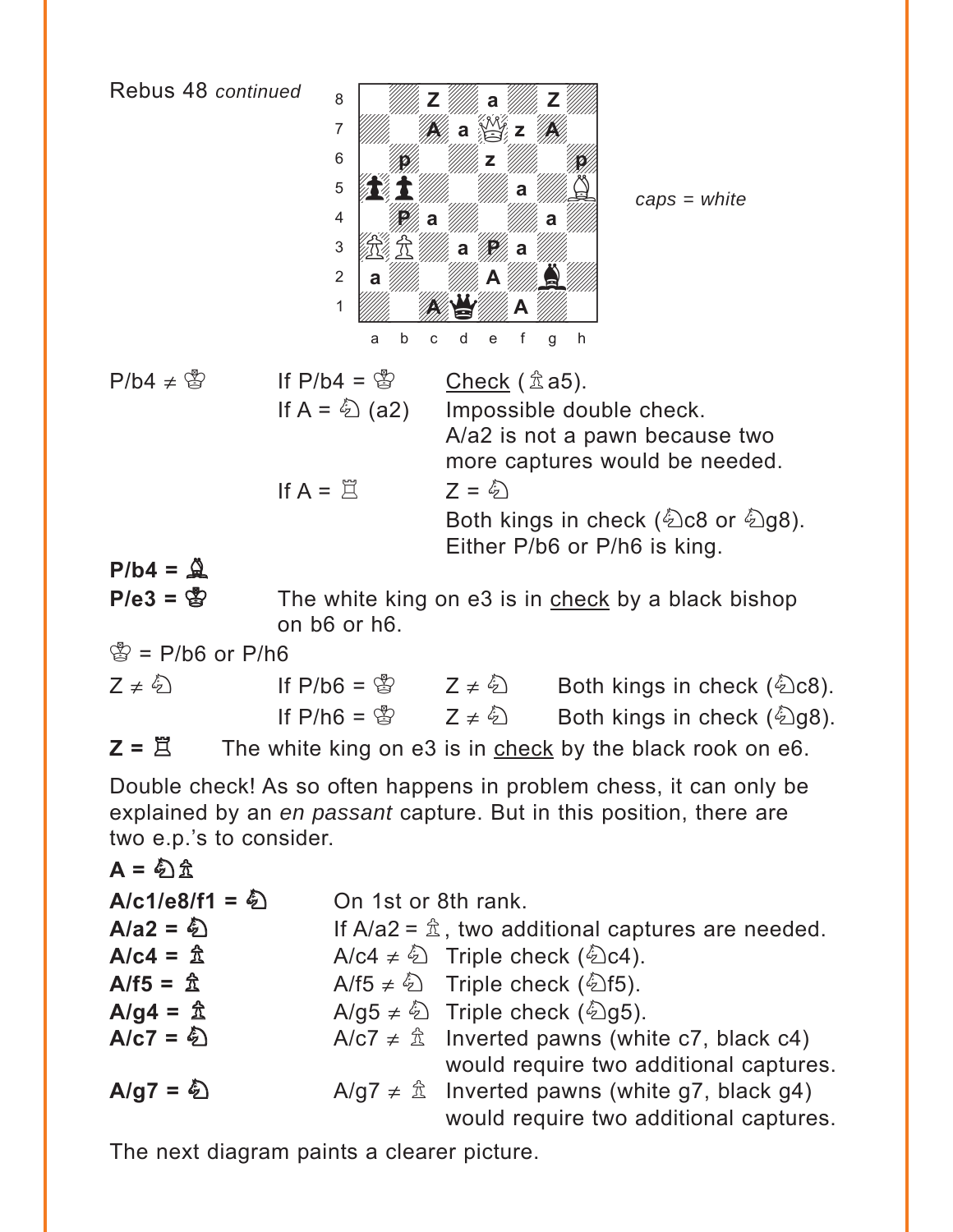

*caps = white*

One P is king, one P is bishop. A's are pawns or knights. Black e.p.'ed one way or the other. There are two ways to deduce which it was, both involve the 'pawn x pawn' sectors.

The *en passant* capture (...e4xd3 or ...e4xf3) must be a capture that took place within one of the sectors cd, ef, gh. Therefore the last move was **1...e4xf3++ e.p.**

 $A/f3 = \hat{B}$  $P/h6 = \mathcal{Q}$  $P/b6 =$  $P$ 

The alternative logic to prove that the last move was 1...e4xf3++ e.p. is based on the black pawn on c4. Its presence means that in the cd-sector Black captured ...dxc. Therefore no black pawns can be on the d-file, eliminating an e.p. on d3.



*Sheik Yerbouti*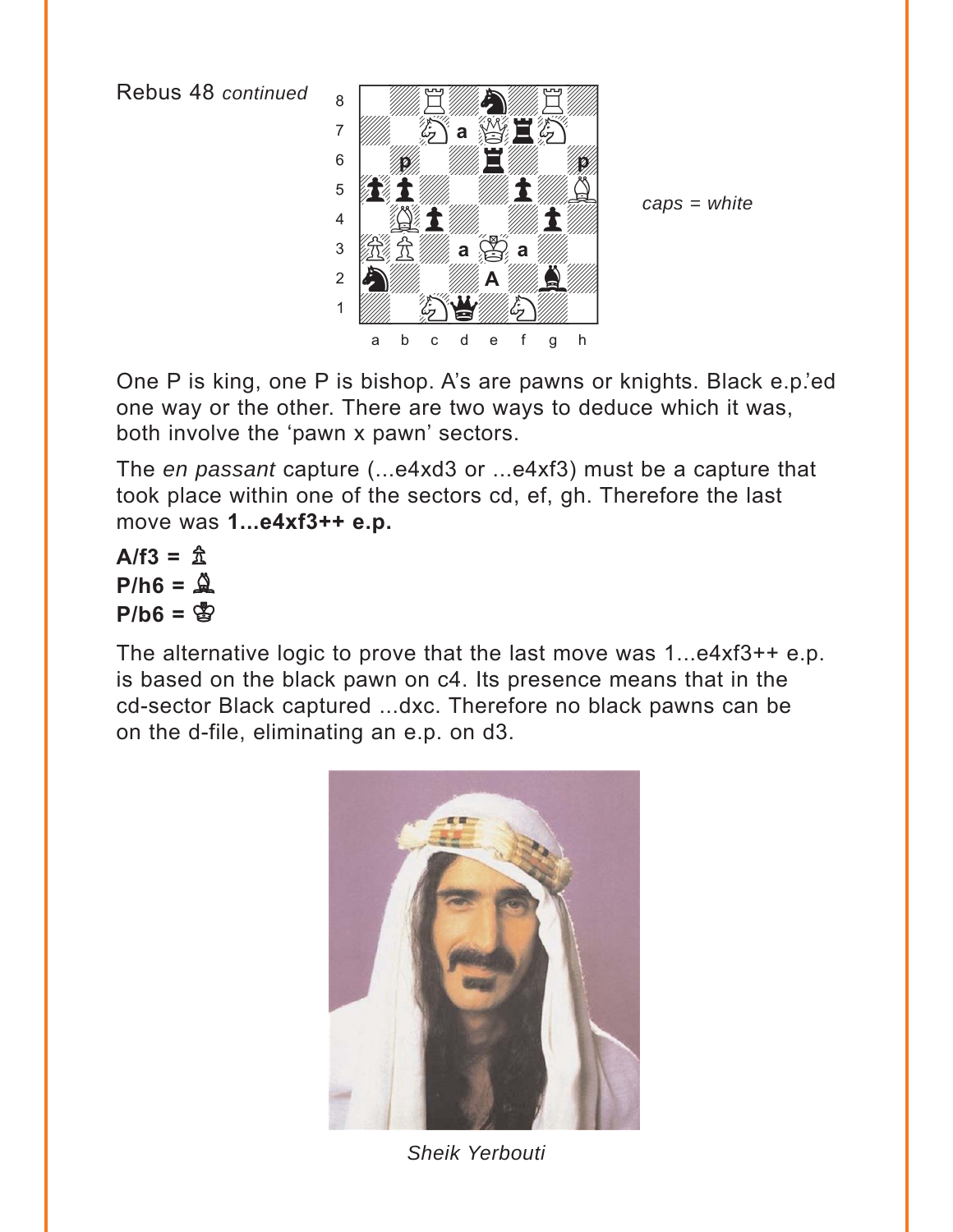#### Rebus 48 *concluded*

Before 1...exf3++ e.p., White's previous move was of course f2-f4. A look in the rearview mirror shows us the position before that move.



*caps = white*

- $A/e2 = \frac{A}{A}$  The 'pawn x pawn' capture by the black e-pawn necessarily had to create three pro-passers: itself and the other two pawns in the same sector.
- $A/d3/d7 = \bigcirc$  In the cd sector, the black pawn on c4 shows that the 'pawn x pawn' capture in that section was ...dxc, creating two black passed pawns on the c-file and one white passed pawn on the d-file. The white pawn promoted on d8. One of the black pawns promoted on c1. There cannot be a black pawn on the e-file.

The final picture.



White is in check from the bishop on h6. The previous move was either ...Nf4-d3+ or ...g5-g4+.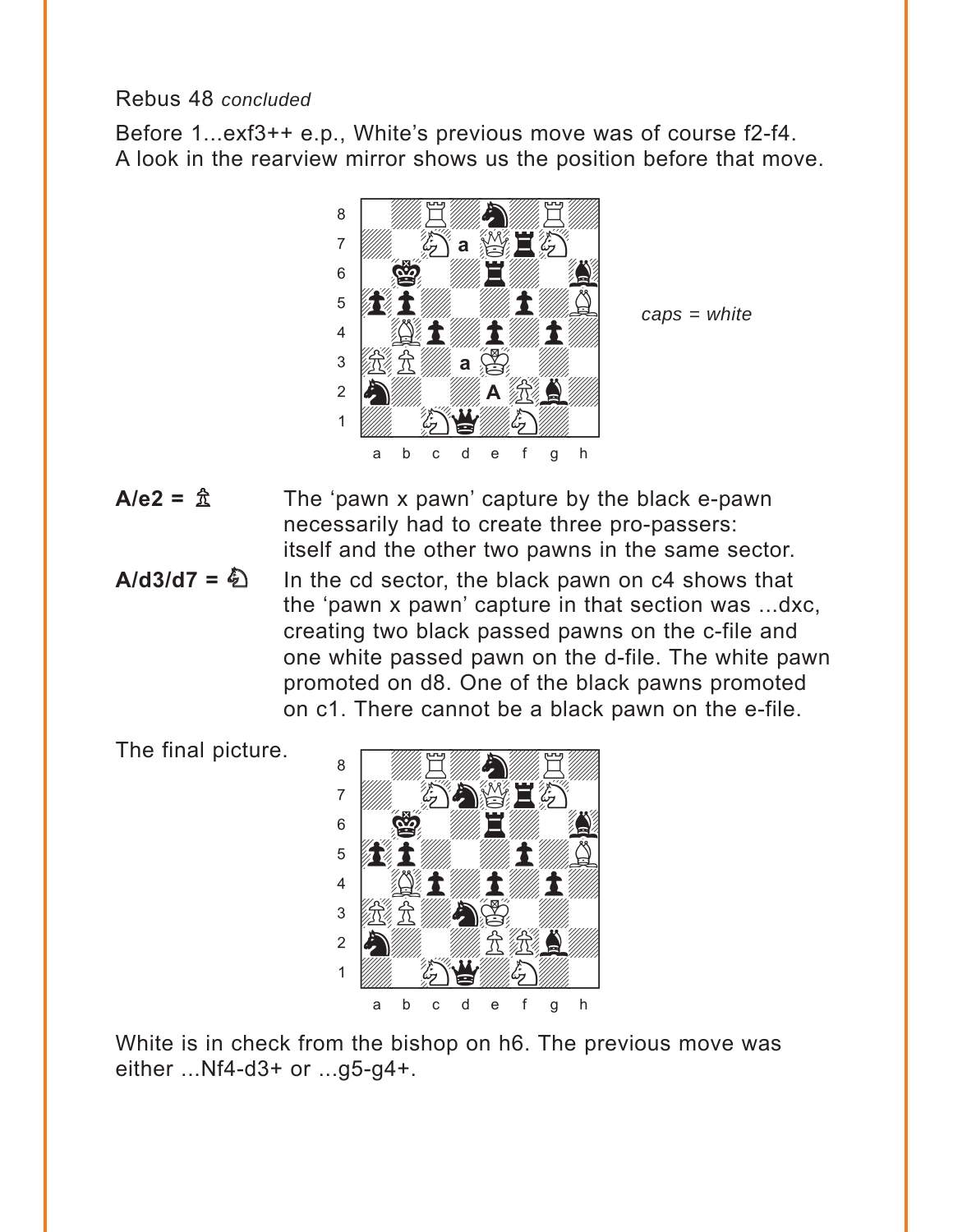<span id="page-39-0"></span>

"*helter skelter*"  $H =$ queen  $S =$  king pawn  $K =$  knight  $L =$ rook T = knight  $R = b$ ishop caps = white last move: 1.Rc5-c4+



Letter count: 16 uppercase, 10 lowercase 2S 2R 1K 8L 2T 1H 3s 2r 5k

If a letter stands for two or more piece-types, no other letter can stand for the same piece-types. If a piece-type is represented by two or more letters, none of these letters can also represent some other piece-type.

No overlapping between "ambiguity" and "multicoding" is allowed. If a piece is represented by an ambiguous letter, that piece cannot be part of any multicoding. If a piece is multicoded, that piece cannot be represented by an ambiguous letter.

There are three lowercase letters. One of them must be a king. The letter which represents that king must be ambiguous because all lowercase letters have more than one instance. Thus, there can be no multicoding of kings. Both kings must be represented by the same letter.

 $S = \mathbb{S}$  R  $\neq \mathbb{S}$  All R's are adjacent to each other.  $K \neq \mathbb{S}$  Uppercase K is adjacent to all lowercase K's.

There are 16 uppercase pieces. None have been captured so there must be at least two rooks, two bishops, two knights, and a queen. This necessity is a key factor in deciding piece assignment.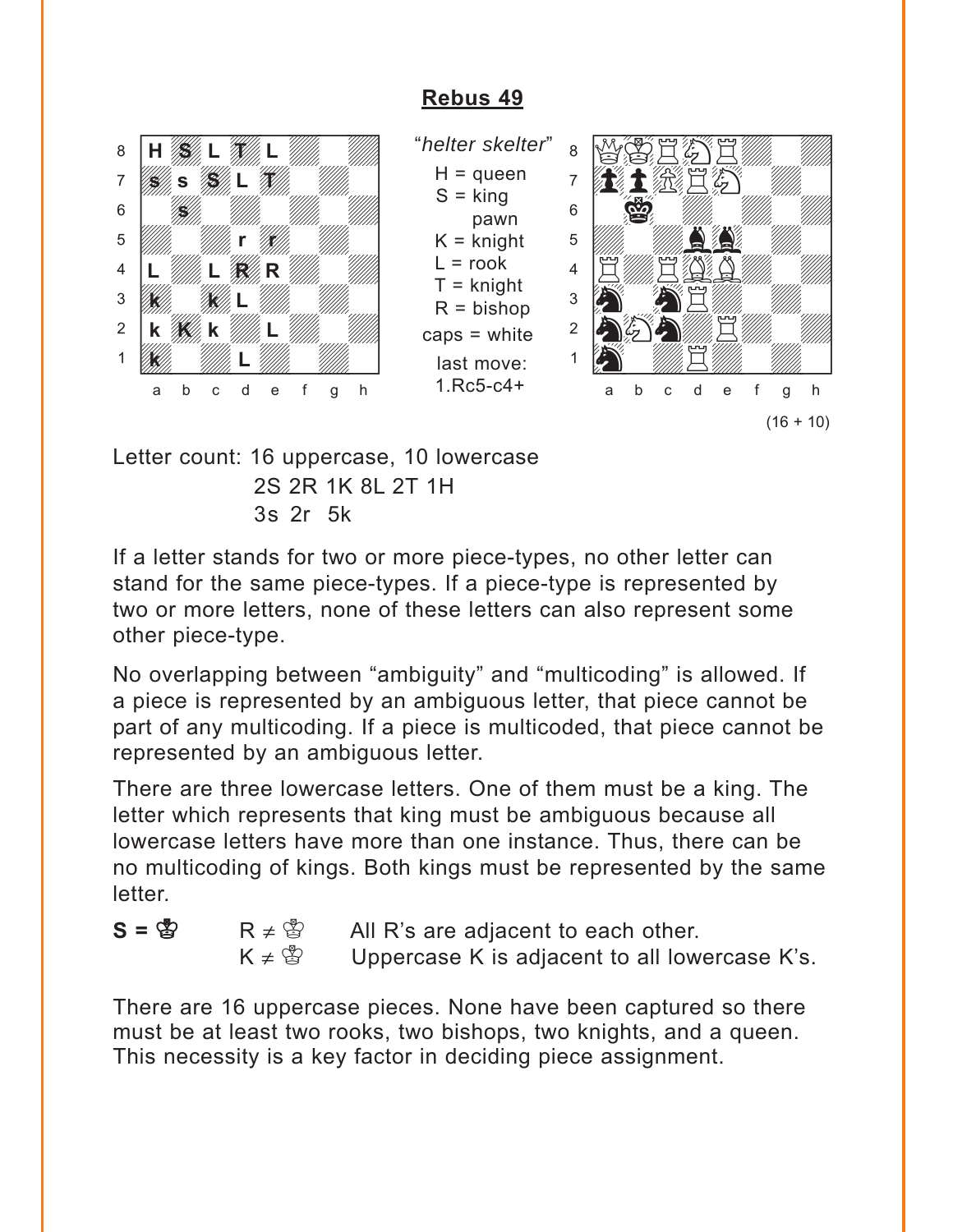

$$
S/C7 \neq \mathbb{S} \qquad \text{If } S/C7 = \mathbb{S}
$$

 $S/a7 = \circledS$  Only non-adjacent S.  $S/b8 \neq (\Xi \mathcal{L}\mathcal{L})$ 

S/b8 is the only other S. If  $S/b8 = (\mathbb{Z} \mathbb{A} \mathbb{Z})$ , then there is only one instance of that piece-type. Because it is represented by an ambiguous letter, it cannot be multicoded.

 $S/b8 \neq \hat{\pi}$  On 8th rank.  $S/b8 \neq \frac{M}{Q}$  Impossible check on  $\frac{M}{Q}a7$ .  $S/b8 = \emptyset$  No piece can be assigned to  $S/b8$ .

 $S/b8 = \frac{B}{B}$ 

 $S/b6 = \&$  Only non-adjacent S.

**S/c7 =**  $\hat{\mathbb{Z}}$  S/c7  $\neq$  ( $\hat{\mathbb{Z}}\hat{\mathbb{A}}\hat{\mathbb{Q}}$ ) These piece-types must have two uppercase instances.

 $S/c7 \neq \frac{60}{20}$  Impossible check. No last move.

**caps = white** If caps = black Impossible pawn check (c7).

- **S/a7/b7 =**  $\hat{\mathbf{\hat{x}}}$  **S/a7/b7 ≠ (營買負色) because then no other letters** could represent that piece-type. White (uppercase) must have every piece-type.
- $H = (\frac{M}{2} \ddot{\Xi})$  H  $\neq \ddot{\xi}$  Impossible check (a8).  $H \neq \hat{A}$  A bishop cannot be on a8 with black pawns on a7 and b7.
	- $H \neq \hat{\mathbb{Z}}$  On 8th rank.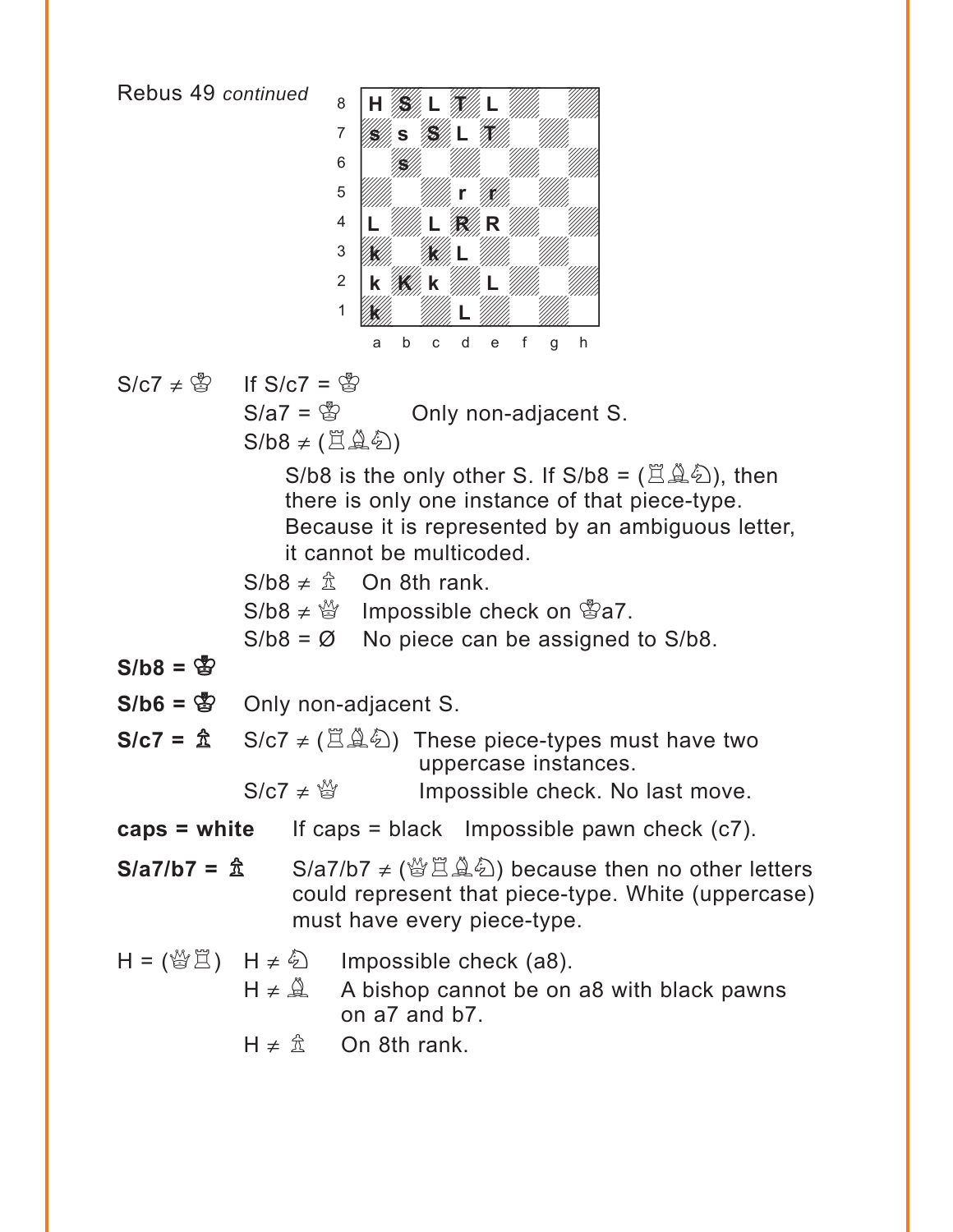

No other letters are ambiguous.

H is a singleton.

K only has one uppercase. If K was ambiguous, then there would not be any white pieces of the second type represented.

T has two uppercase. If T was ambiguous, there would only be one instance of both white pieces represented.

R has two uppercase. If R was ambiguous, there would only be one instance of both white pieces represented.

All L's are on light squares.

If L is ambiguous:

 $L \neq \mathcal{Q}$  There would not be a white dark-square bishop.

 $R = \mathbb{R}$  Only other option with uppercase on a light square. (H  $\neq$   $\mathbb{Q}$ )

Check (d4).

 $K = \textcircled{2}$   $K \neq \textcircled{2}$  (b2) Impossible double check.  $L = \frac{M}{Q}$  and  $\Xi$  Only possibility for ambiguity.  $H = \emptyset$ ? No piece can be assigned to H. Therefore L is not ambiguous.

S is the only ambiguous letter. The other 5 letters (HKLTR) represent 4 types of pieces (營罝奠名). So one piece must be multicoded. Perhaps less obviously, only one piece can be multicoded. If two pieces are multicoded (by 4 letters), then one letter is left to represent the two remaining pieces, which is impossible since none of the letters HKLTR can be ambiguous.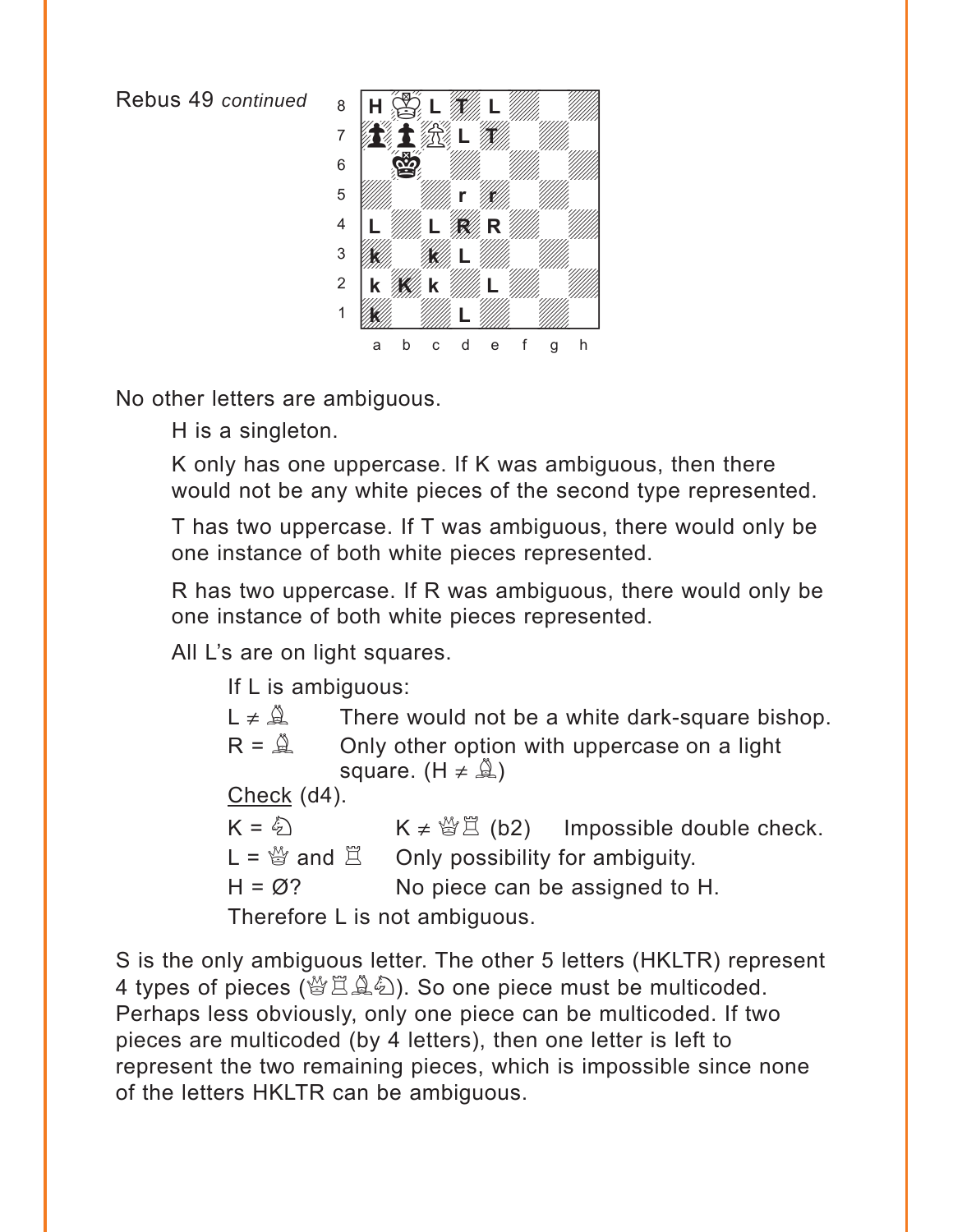

To summarise what we know about the remaining letters and pieces.

 $HKLTR =$  ( $\frac{M}{B}$  $\tilde{B}$  $\hat{B}$ )  $H =$  ( $\frac{M}{B}$  $\tilde{B}$ )

No letters are ambiguous.

One piece and only one piece is multicoded.

- $L \neq \mathbb{Q}$  If  $L = \mathbb{Q}$  Bishops must be multicoded because all L's are on light squares. The candidates for multicoding a bishop are KTR.
	- $T \neq \mathcal{Q}$  If  $T = \mathcal{Q}$  HKR = ( $\mathcal{Q}(\mathcal{Z})$ )? Two of the pieces will only have one instance.
	- $R \neq \hat{A}$  If  $R = \hat{A}$  HKT = ( $\mathcal{B}(\hat{B})$ ? Two of the pieces will only have one instance.
	- $K \neq \mathbb{Q}$  If  $K = \mathbb{Q}$  White has 7 promoted light-square bishops, plus a passed pawn that would promote on a light square. Black has 3 promoted bishops, two of them on dark squares. This "bishop ratio" is impossible to achieve with 6 captures.
- $R = \mathbf{A}$  Only remaining letter with uppercase on light square. The black king is in check by the bishop on d4.